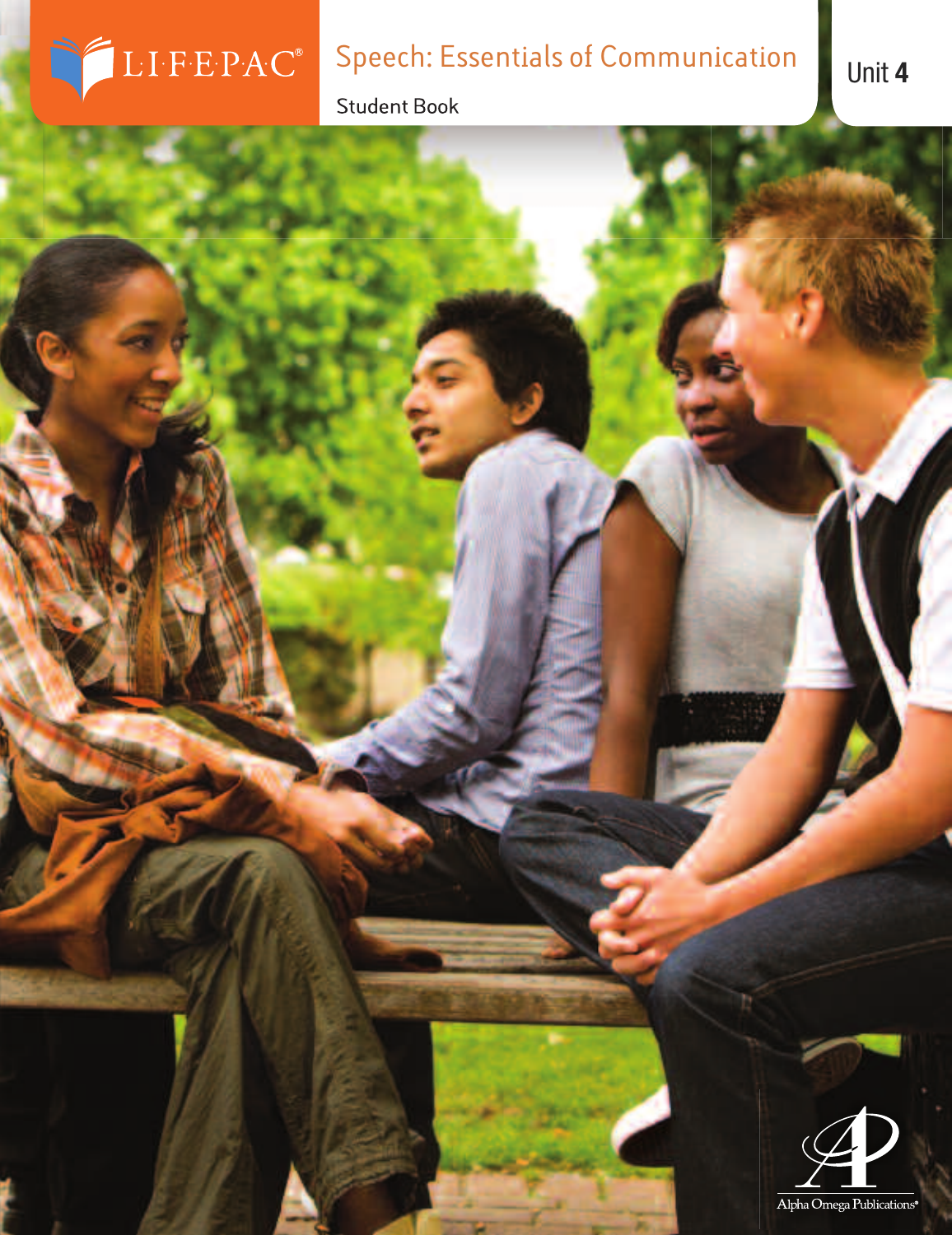### **Understanding Groups**

|  | <b>Unit 4 Introduction</b>              |          |
|--|-----------------------------------------|----------|
|  | <b>Unit 4 Objectives</b>                | 3        |
|  | <b>I. Group Communication</b>           | 4        |
|  | The Small Group                         | 5        |
|  | Small Group Types and Formats           | 7        |
|  | Organizations                           | 4        |
|  | <b>Review for Self Test</b>             | 17       |
|  | Self Test 1                             | 18       |
|  | <b>II. Group Dynamics</b>               | 22       |
|  | <b>Factors Affecting Group Dynamics</b> | 23       |
|  | Individual Competence in Groups         | 29       |
|  | Problem-Solving in Groups               | 35       |
|  | <b>Review for Self Test</b>             | 40       |
|  | <b>Self Test 2</b>                      | 41       |
|  | III. Group Leadership and Evaluation    | 44       |
|  | Leadership Styles                       | 45       |
|  | Leadership Functions                    | 49       |
|  | <b>Evaluating Group Effectiveness</b>   | 54       |
|  | <b>Review for Self Test</b>             | 58       |
|  | <b>Self Test 3</b>                      | 59       |
|  | <b>Biblical Connection Projects</b>     | 62       |
|  | Glossary                                | 67       |
|  | <b>Notes</b>                            | 68       |
|  | <b>Unit 4 Test</b>                      | Pull-Out |

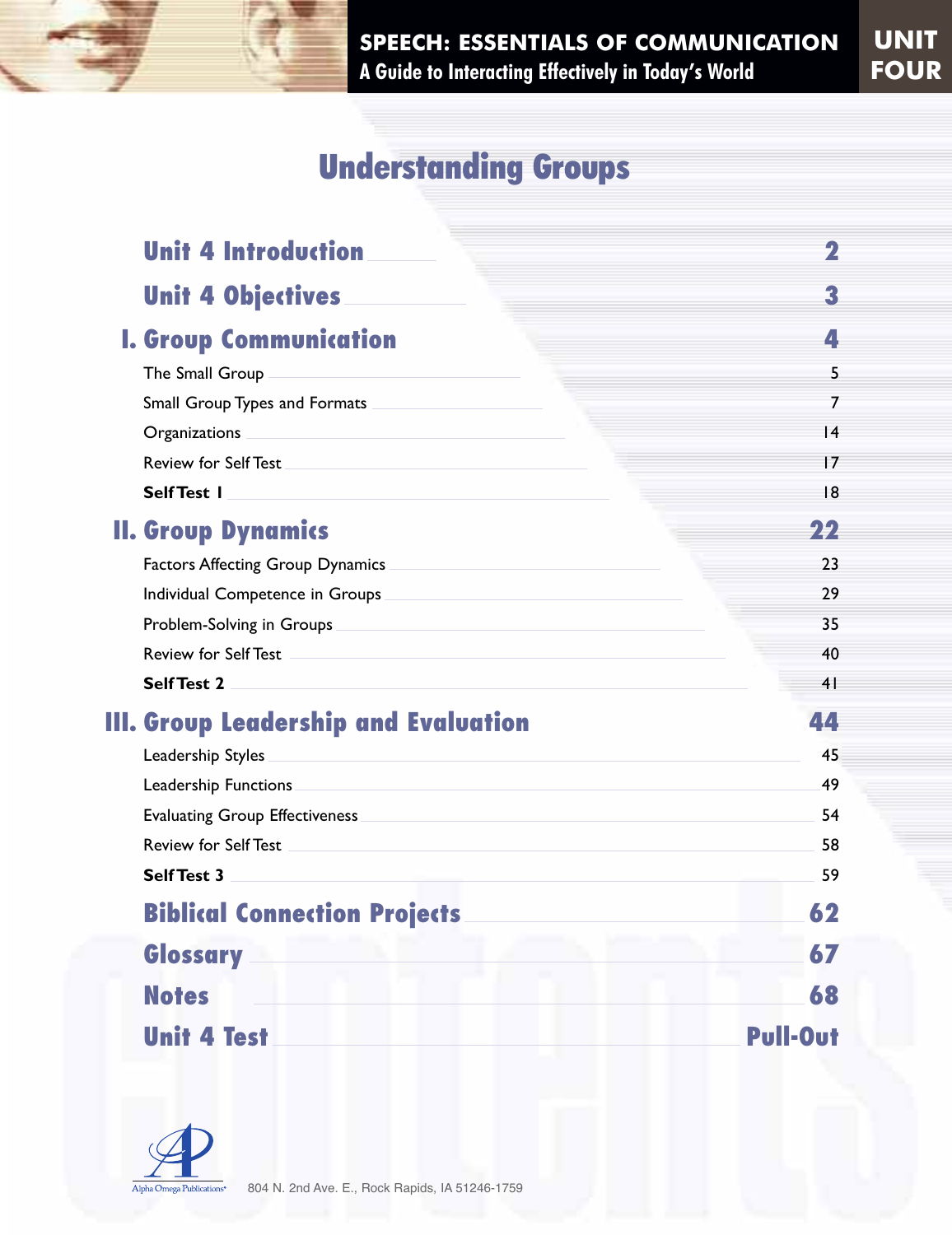*LIFEPAC Speech: Essentials of Communication A Guide to Interacting Effectively in Today's World™*

**Author:** Julie Knapp

**Production Manager:** Kira Stout

#### **Editorial:**

Managing Editors: Clay Conner, Jessica Choi Content Advisors: Maynard C. Mostrom, Dave K. Powers Contributing Writers: Clay Conner, Mark Merold, Maynard C. Mostrom, Kira Stout, Krista L.White Copy Editors: Sally M. Scott, Peggy Warwick Editorial Assistants: Fran McClung, Keith Shull

**Art, Layout, and Design:** Art Director: Greg Osborne Layout and Design Team: Kyle Bennett, Jennifer Davis, Craig Garrison, Mark Geyer, Dawn Tessier Illustration: Robert Islas, Greg Osborne Photography: Greg Osborne, Greg Davis, Marco Fernandez

All Scripture quotations are taken from the King James version of the Bible.

*Standards for Speaking, Listening, and Media Literacy in K-12 Education* is reprinted courtesy of the National Communication Association, Washington, D.C.

As part of its bibliography of sources and recommended reading list, *Speech: Essentials of Communication* includesWeb addresses to Internet sites maintained by third parties.AOP makes no representations whatsoever about anyWeb site that you may access through use of any or all of the Web site addresses included in *Speech: Essentials of Communication*.When you access a third-party Web site, any opinions, advice, statements, services, offers, or other information or content expressed are those of the respective authors, owners, or distributors and not necessarily of AOP. In no event shall AOP be liable to any party for any direct, indirect, special, or consequential damages for any use of anyWeb site address included in the course.

All trademarks and/or service marks in this material are the property of their respective owners. Alpha Omega Publications, Inc. makes no claim of ownership to any trademarks and/or service marks other than their own and their affiliates', and makes no claim of affiliation to any companies whose trademarks may be listed in this material, other than their own.

*LIFEPAC Speech: Essentials of Communication:A Guide to Interacting Effectively in Today'sWorld* is a trademark of Alpha Omega Publications, pending registration in the United States Patent and Trademark Office.

*LIFEPAC* is a registered trademark of Alpha Omega Publications, Inc.

© MMIV Alpha Omega Publications, Inc. All Rights Reserved.

#### **Foreword**

*Speech: Essentials of Communication: A Guide to Interacting Effectively in Today's World* is a five-unit elective for high school students, providing theoretical and practical knowledge and skills for truthful and effective communication. Students will learn about communication truths and theories, characteristics of language, interpersonal relationships, group dynamics, and public speaking.

This course contains information and activities that show students how to effectively express ideas and interact with others in the world around them. Studying the units and applying the communication principles in this course will help students discover ways in which their knowledge enables them to honor God, communicate truth, develop relationships, meet the needs of others, fulfill social obligations, exchange information, and reach personal goals.

This course also provides a special application of practical and effective communication skills to the business world, a destination towards which many career-minded students will be heading.

*Speech: Essentials of Communication* contains the following units. The unit for this student workbook is highlighted below.

- Unit 1 Communication Foundations
- Unit 2 Language Characteristics
- Unit 3 Interpersonal Relationships
- Unit 4 Understanding Groups

Unit 5 — Presenting and Interpreting Public Messages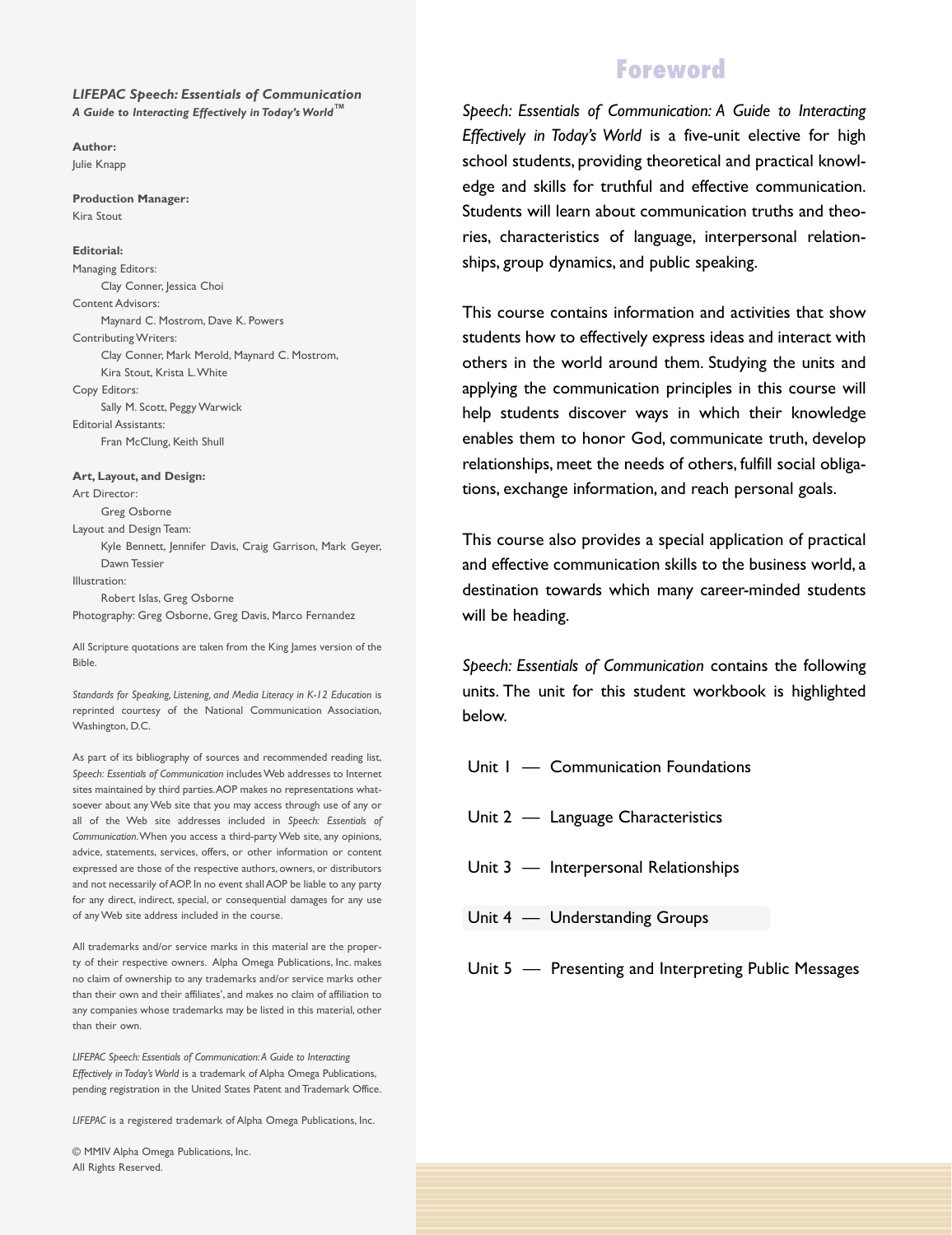Welcome to *Speech: Essentials of Communication.* The development and proper use of communication skills is one of the most important goals we should strive to achieve in life. As beings that are created in the image of God, we have a God-given ability to communicate through spoken, written, and nonverbal means; however, because of the entrance of sin into the world through Adam, we often witness a distortion of the communication process that God originally provided.We have, as a result of the Fall, seen the breaking down of human relationships and communication.

In response to this situation, God has chosen to communicate to the world through His Son, Jesus Christ; the Bible; and His Creation. His communication to the world has been "essential" to restoring relationships and the communication process that people need.

Because of God's communication with us, Christians have been provided with the spiritual resources they need in order to properly develop effective communication skills. Following the pattern of the "Master Communicator," we have the responsibility and privilege to communicate the truths of God's Word and His Creation to others throughout the world. As a part of this task, we must learn to make an accurate and efficient use of communication tools and procedures that are commonly found in society, whether at home, school, or in the business world.

For Christians, communication is crucial to not only receiving but also providing truth. Each day, you have the opportunity to interact with family, friends, teachers, co-workers, and any number of other people in a variety of settings.The effectiveness of your interactions with others influences your ability to communicate well for everyone's benefit.

*Speech: Essentials of Communication* is intended to show you in a practical, hands-on way, how to be an effective communicator for God in the world. As you move through each of the five units, you will identify, analyze, and evaluate communication skills and processes that you will need for spiritual, moral, personal, social, and professional growth. Doing so will help you develop and demonstrate your own communication skills and thereby assist in building your ability and confidence when you are called upon to interact with others.

The course covers concepts and ideas that are widely-used in the field of communication. School, church, home, and work-world settings provide real-life scenarios that allow for consideration of how these communication principles can be applied in real-world situations. Interacting with the concepts and perspectives in *Speech: Essentials of Communication* gives you the opportunity to develop discernment and become better equipped to practice a Christian understanding of communication in the world around you.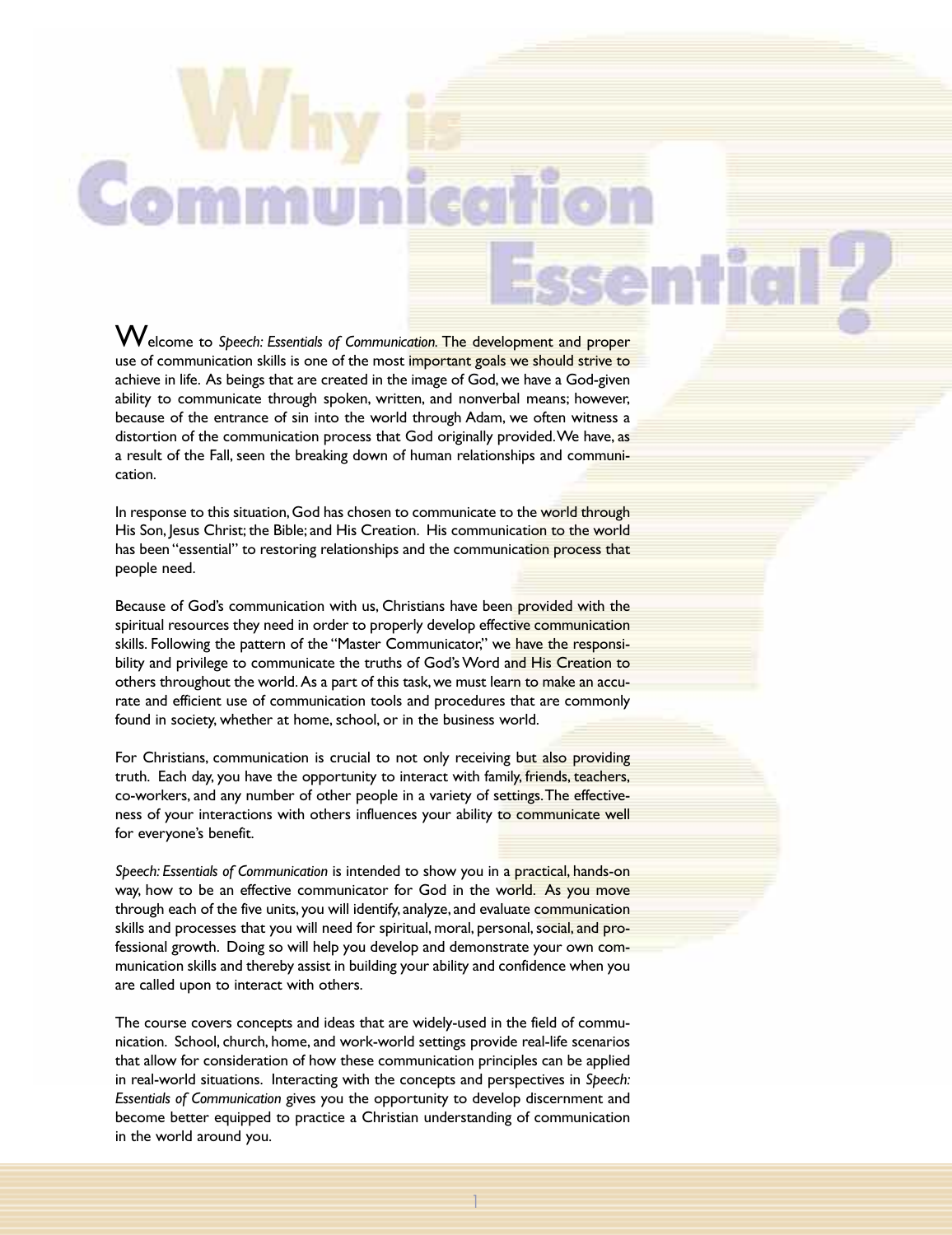# **Unit Four: Understanding Groups**

**Learning how to participate effectively in <sup>a</sup> group is an invaluable skill.** Many of the skills that you've studied in previous units will enhance your communication competence in a group; however, there are some skills that are unique to group communication. In this unit, you'll be introduced to group communication, learn about group dynamics, and study the use of competent communication skills in group interactions.

Unlike a *dyad*, in which only two people interact, group communication can be a complex process. Numerous roles appear as people bring their own skills and talents to a group. Using those skills for the good of the group is the key to effective group communication. You'll learn that scheduling and organizing meetings for a group can sometimes be the most challenging aspect of group dynamics.You'll also see the ways in which selecting the right team members can contribute to the success of a group.

Section I covers the nature of group communication. As you make your way through the lessons, you'll learn to identify several types of groups and discuss their purposes.The section then introduces you to organizations and presents instruction in small group formats.

Section II portrays different factors that can affect group dynamics.You'll also study competent communication skills in groups and find out, very tangibly, how to problem-solve with people.

Section III offers you a look at different leadership styles and functions as well as teaches you how to evaluate group effectiveness.

The skills you acquire can assist you in your ability to communicate in personal, social, and professional groups.

**Interpersonal Small Group**

## **Interpersonal**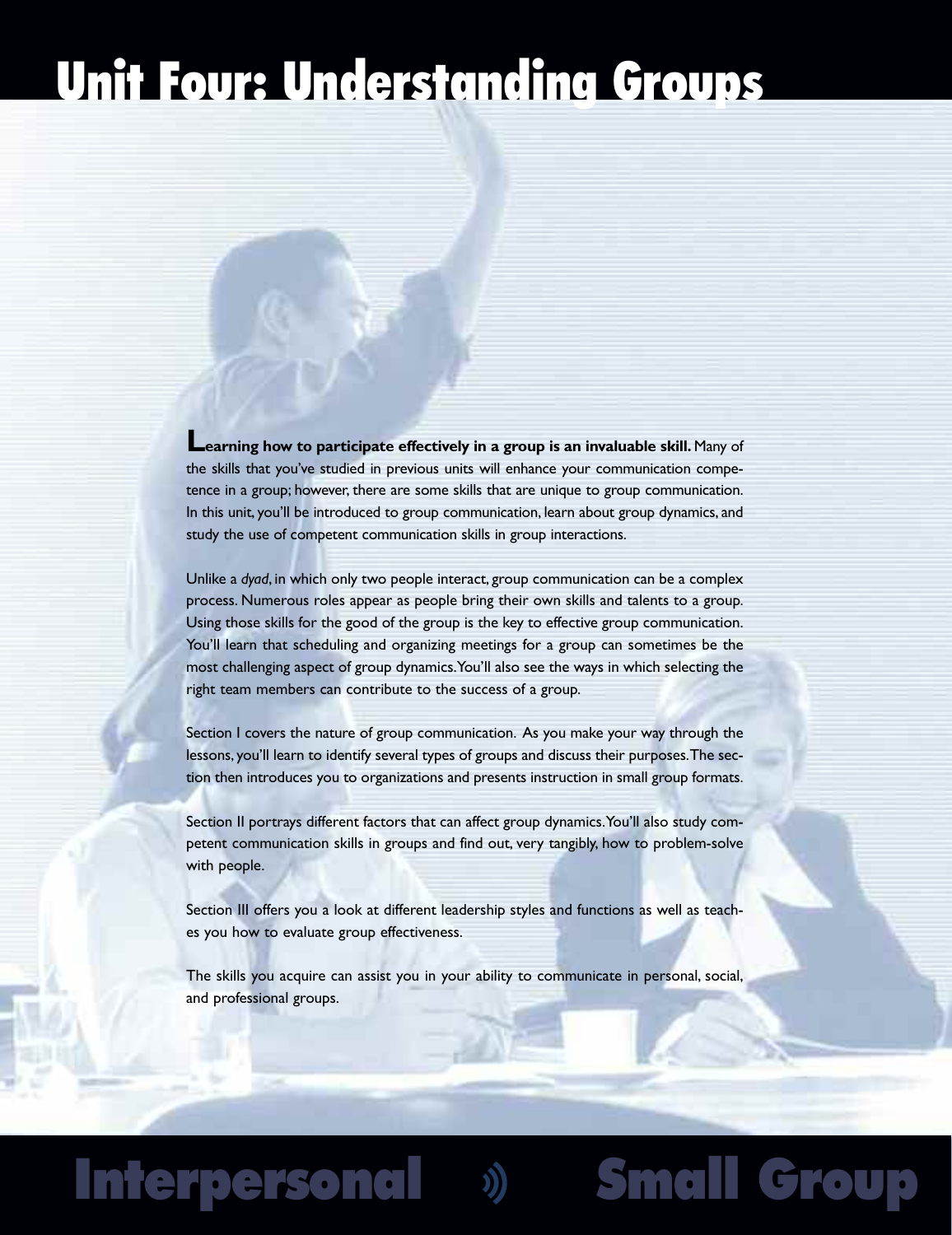### **Objectives**

When you have completed Unit 4, you should be better prepared to:

- **•** Identify and analyze types of group relationships and their purposes. (Section I)
	- **•** Identify and analyze appropriate channels of organizational communication. (Section I)
		- **•** Demonstrate group dynamics and processes for effective participation in groups. (Section II)
			- **•** Identify and demonstrate appropriate communication skills (verbal, nonverbal, listening) to encourage group effectiveness. (Section II)
				- **•** Analyze a problem given to a group and develop an effective means of solving the problem. (Section II)
				- **•** Identify and demonstrate leadership skills in group culture. (Section III)
			- **•** Demonstrate effective communication skills in group leadership. (Section III)
			- **•** Analyze the participation of group members and evaluate group effectiveness. (Section III)

**Public** *Communication*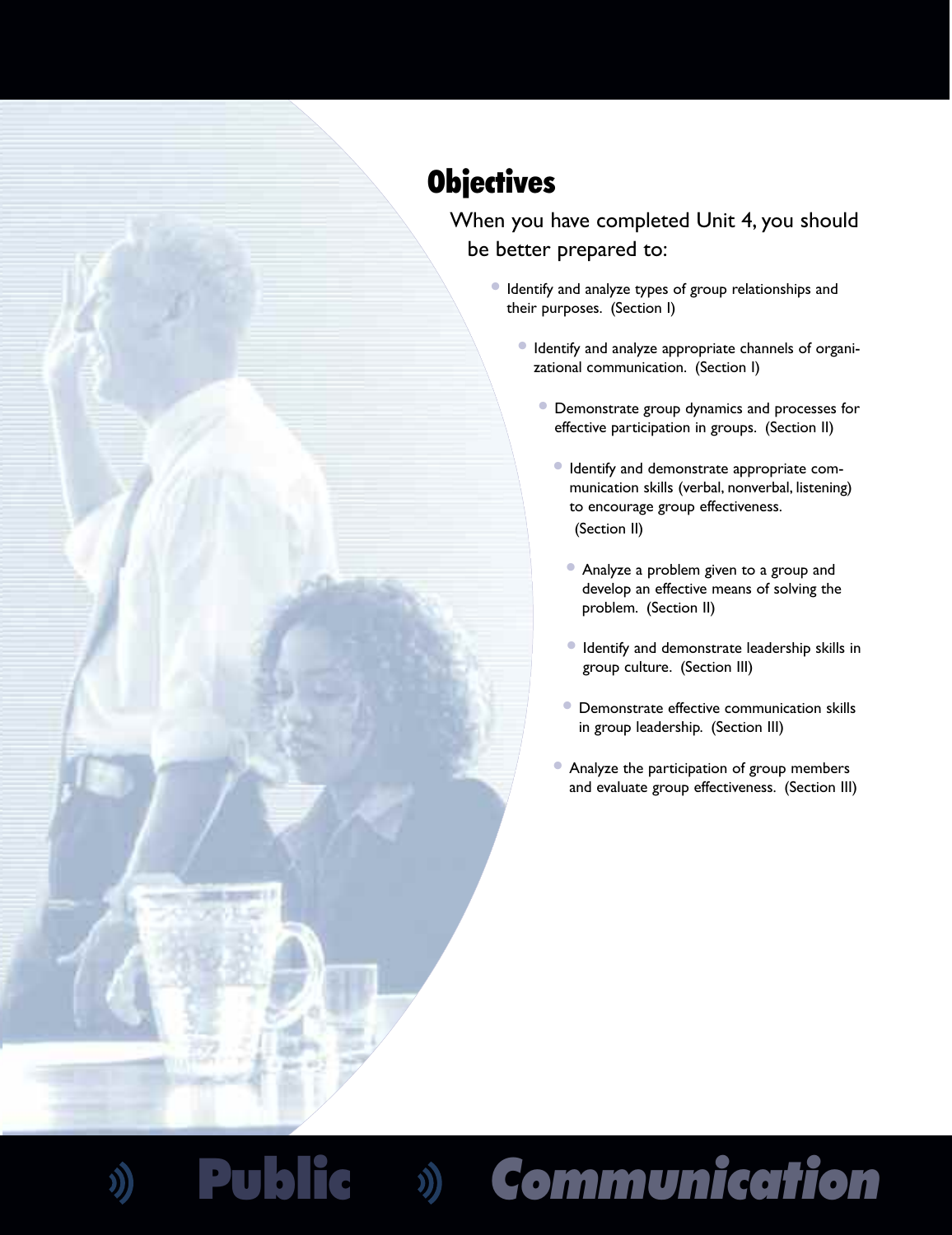### **I. Group Communication**

People in groups can often accomplish more than they could alone. Yet within groups, problems in communication between people can more easily arise. In Section I, you'll examine different types of groups and how the members within them interact with one another.The lessons for this section are as follows:

#### **The Small Group**

In this lesson, you'll look at what it means to be a part of a group. You'll learn that groups are collections of individuals who work together over time toward a common goal. At the completion of this lesson, you should be better prepared to:

**• Identify and analyze types of group relationships and their purposes.**

#### **Small Group Types and Formats**

This lesson presents two different types of groups: social groups and task groups.You'll learn about the six different types of task groups and how each can contribute to professional life. You'll also study some of the formats in which small groups interact. At the completion of this lesson, you should be better prepared to:

- **• Identify and analyze types of group relationships and their purposes.**
- **• Identify and analyze appropriate channels of organizational communication.**

#### **Organizations**

In this lesson, you'll look at organizations and how they communicate. You'll see how groups are structured and learn about what makes a group successful. At the completion of this lesson, you should be better prepared to:

- **• Identify and analyze types of group relationships and their purposes.**
- **• Identify and analyze appropriate channels of organizational communication.**

Groups exist to achieve a common goal by bringing together the knowledge and skills of different individuals.Their success and productivity depends upon how each person fulfills his or her role and works together with others in the group.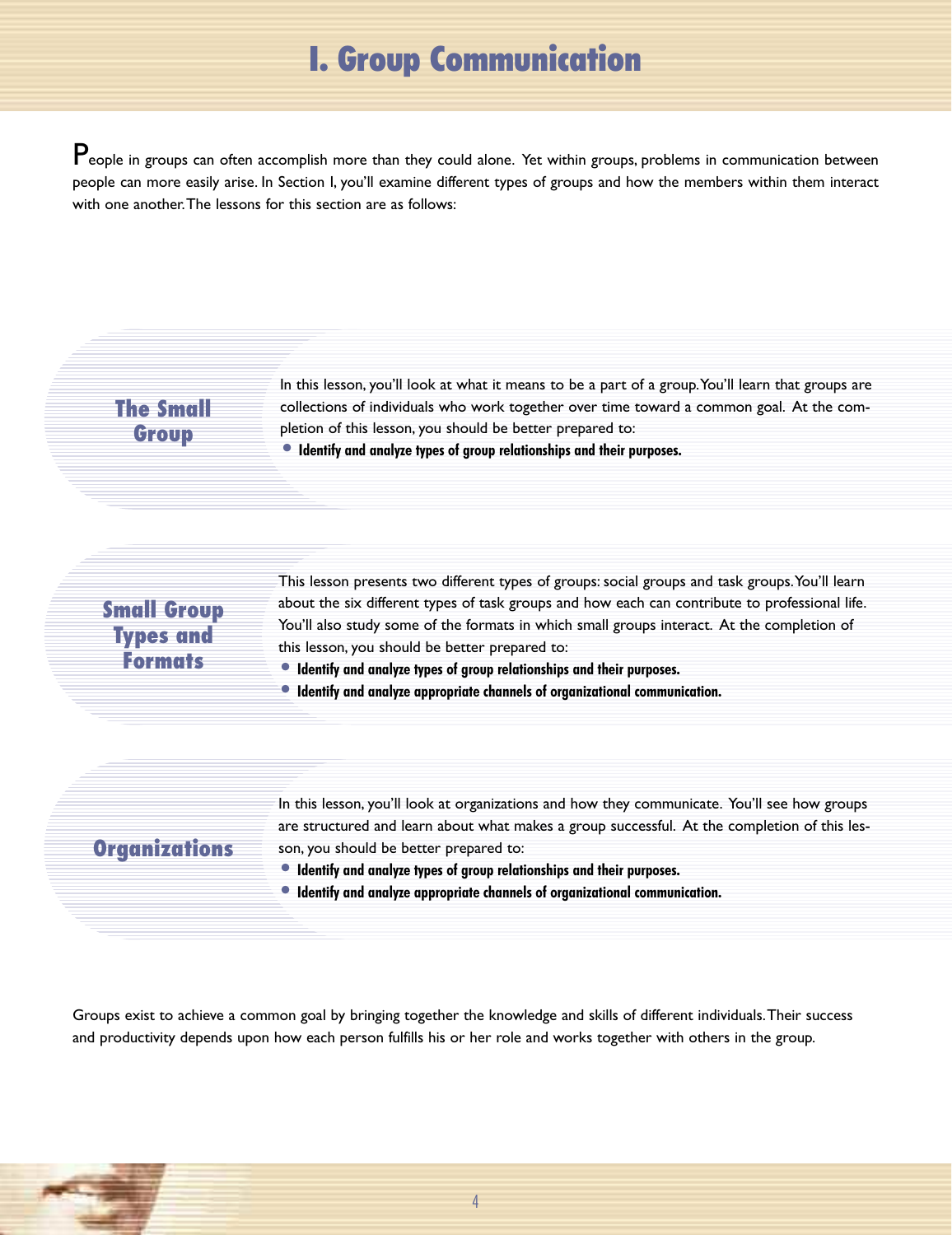### **The Small Group**

| <b>Objective</b> | • Identify and analyze types of group relationships and their purposes.                         |  |  |
|------------------|-------------------------------------------------------------------------------------------------|--|--|
|                  | $group - an assembly of three or more individuals who relate or cooperate interdependently and$ |  |  |
|                  | in an orderly manner over time to reach a goal.                                                 |  |  |
|                  | dyad - two people communicating                                                                 |  |  |
|                  | <b>interdependent -</b> mutual assistance, support, and interaction                             |  |  |
|                  | $norm - a standard of conductor$                                                                |  |  |
|                  | $moderator - a person who presides over a group discussion$                                     |  |  |

We have already noted one characteristic of small groups—that of size. But, what distinguishes a small group from a collection of individuals? Would five people playing basketball together constitute a group? What about five friends having dinner—are they a group? Is a large corporation a group? In a general sense, these examples might be considered groups. However, for our purposes, a group is more than a collection of individuals. A *group* is an assembly of three or more individuals who, over time, relate or cooperate interdependently and in an orderly manner to reach a goal.

The size of a small group generally consists of three to twelve people. This range distinguishes a small group from a **dyad** as well as an organization. When more than twelve people interact, intimacy is decreased and interaction becomes more time-consuming. It becomes more difficult for each member to have the opportunity to interact with every other member.

If we have a group of thirty people, it will take a great deal of time for each member to send a message and have an opportunity to respond to every message that was sent by each of the other twenty-nine members. The total number of messages could exceed 500. Smaller numbers allow more opportunities for mem-

bers to contribute in a smaller amount of time and at a greater level of familiarity.

To constitute a group, members should be *interdependent—*everyone working together for mutual assistance, support, and interaction. A basketball team, for instance, is considered a small group.The members rely on each other's efforts and diverse skills to achieve a common goal. Similarly, a support group, in order to accomplish its task, depends on each member to contribute advice or support.

All small groups interact according to rules or *norms*. In an informal setting, such as a social gathering, members obey general rules of conduct. Individuals take turns speaking according to the cooperative principle of conversation. In a more formal setting, such as a board meeting, members might follow parliamentary procedure, speaking only when officially recognized by the *moderator*.

The accepted rulebook for parliamentary procedure is *Robert's Rules of Order* , written in 1876. It has received *i* numerous rewrites and is now in its tenth printing.The manual is accepted in most venues as the official policy for running formal meetings.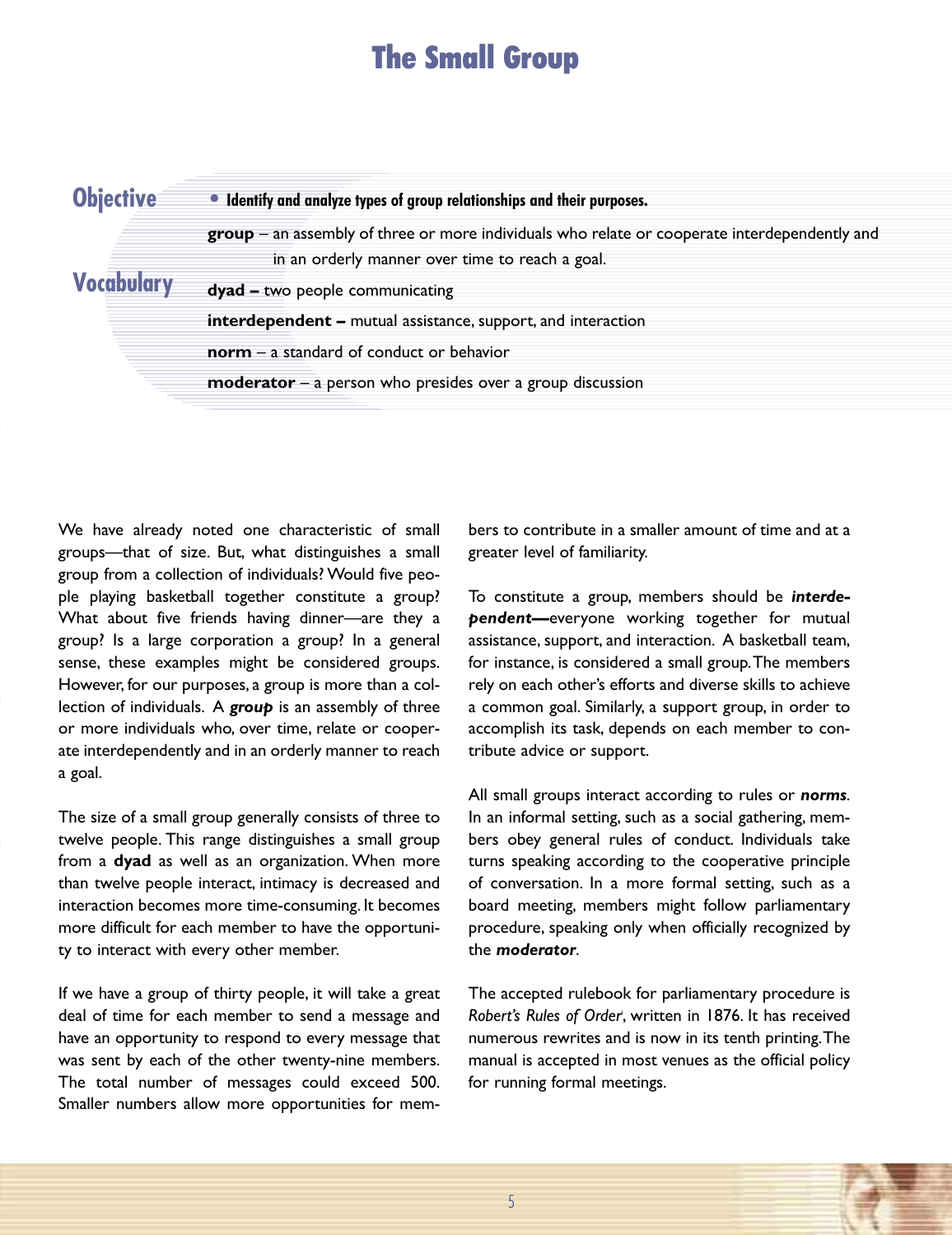A collection of individuals who work together to rescue a child from drowning would not constitute a group. Although they are working toward a common goal, the amount of time that they interact is limited. To be a group, members must work together over a length of time. Groups need time in order to develop a sense of identity. Cohesion develops when members interact over time.

Finally, a group must have a goal. Members interact for the purpose of achieving a specific task. An athletic team works together in order to win; a group of architects pool their resources to plan the construction of buildings; and a social group interacts to foster contacts and develop relationships.



#### **Answer each of the following questions in one to three sentences.**

- 1.1 Define a *group*.
- 1.2 What is the basic difference between a dyad and a small group?
- 1.3 What can happen when more than twelve people interact?
- 1.4 Why would a group of strangers working together to rescue a child not be considered a group?

\_\_\_\_\_\_\_\_\_\_\_\_\_\_\_\_\_\_\_\_\_\_\_\_\_\_\_\_\_\_\_\_\_\_\_\_\_\_\_\_\_\_\_\_\_\_\_\_\_\_\_\_\_\_\_\_\_\_\_\_\_\_\_\_\_\_\_\_\_\_\_\_\_\_\_\_\_ \_\_\_\_\_\_\_\_\_\_\_\_\_\_\_\_\_\_\_\_\_\_\_\_\_\_\_\_\_\_\_\_\_\_\_\_\_\_\_\_\_\_\_\_\_\_\_\_\_\_\_\_\_\_\_\_\_\_\_\_\_\_\_\_\_\_\_\_\_\_\_\_\_\_\_\_\_

\_\_\_\_\_\_\_\_\_\_\_\_\_\_\_\_\_\_\_\_\_\_\_\_\_\_\_\_\_\_\_\_\_\_\_\_\_\_\_\_\_\_\_\_\_\_\_\_\_\_\_\_\_\_\_\_\_\_\_\_\_\_\_\_\_\_\_\_\_\_\_\_\_\_\_\_\_ \_\_\_\_\_\_\_\_\_\_\_\_\_\_\_\_\_\_\_\_\_\_\_\_\_\_\_\_\_\_\_\_\_\_\_\_\_\_\_\_\_\_\_\_\_\_\_\_\_\_\_\_\_\_\_\_\_\_\_\_\_\_\_\_\_\_\_\_\_\_\_\_\_\_\_\_\_

\_\_\_\_\_\_\_\_\_\_\_\_\_\_\_\_\_\_\_\_\_\_\_\_\_\_\_\_\_\_\_\_\_\_\_\_\_\_\_\_\_\_\_\_\_\_\_\_\_\_\_\_\_\_\_\_\_\_\_\_\_\_\_\_\_\_\_\_\_\_\_\_\_\_\_\_\_ \_\_\_\_\_\_\_\_\_\_\_\_\_\_\_\_\_\_\_\_\_\_\_\_\_\_\_\_\_\_\_\_\_\_\_\_\_\_\_\_\_\_\_\_\_\_\_\_\_\_\_\_\_\_\_\_\_\_\_\_\_\_\_\_\_\_\_\_\_\_\_\_\_\_\_\_\_

\_\_\_\_\_\_\_\_\_\_\_\_\_\_\_\_\_\_\_\_\_\_\_\_\_\_\_\_\_\_\_\_\_\_\_\_\_\_\_\_\_\_\_\_\_\_\_\_\_\_\_\_\_\_\_\_\_\_\_\_\_\_\_\_\_\_\_\_\_\_\_\_\_\_\_\_\_ \_\_\_\_\_\_\_\_\_\_\_\_\_\_\_\_\_\_\_\_\_\_\_\_\_\_\_\_\_\_\_\_\_\_\_\_\_\_\_\_\_\_\_\_\_\_\_\_\_\_\_\_\_\_\_\_\_\_\_\_\_\_\_\_\_\_\_\_\_\_\_\_\_\_\_\_\_

\_\_\_\_\_\_\_\_\_\_\_\_\_\_\_\_\_\_\_\_\_\_\_\_\_\_\_\_\_\_\_\_\_\_\_\_\_\_\_\_\_\_\_\_\_\_\_\_\_\_\_\_\_\_\_\_\_\_\_\_\_\_\_\_\_\_\_\_\_\_\_\_\_\_\_\_\_ \_\_\_\_\_\_\_\_\_\_\_\_\_\_\_\_\_\_\_\_\_\_\_\_\_\_\_\_\_\_\_\_\_\_\_\_\_\_\_\_\_\_\_\_\_\_\_\_\_\_\_\_\_\_\_\_\_\_\_\_\_\_\_\_\_\_\_\_\_\_\_\_\_\_\_\_\_

1.5 Why do members of a group interact?

Teacher check \_\_\_\_\_\_\_\_\_\_\_\_\_\_\_\_\_\_\_\_\_\_\_\_\_\_\_\_\_\_\_\_\_\_\_\_\_\_\_\_\_\_\_\_\_\_\_\_

Date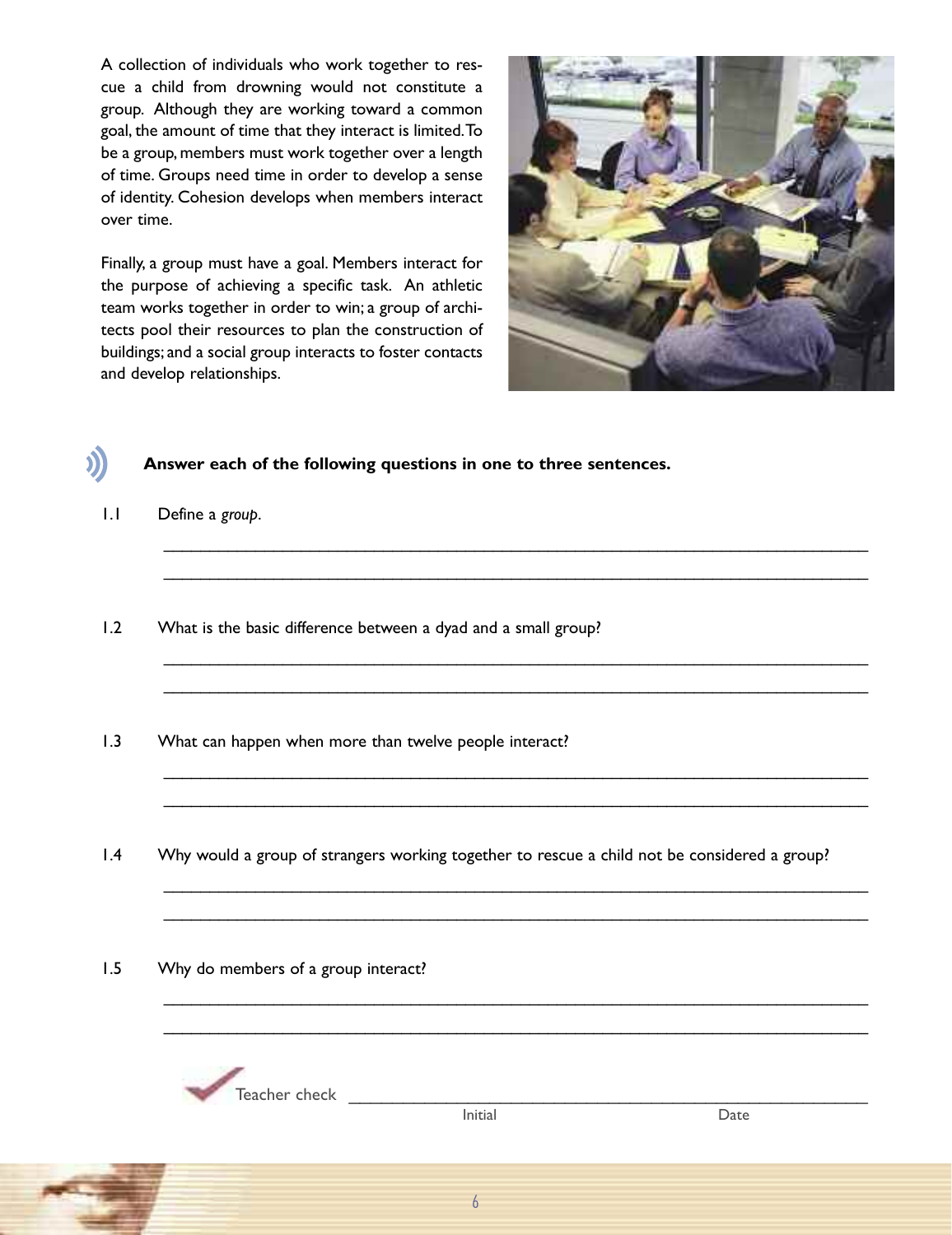### **Small Group Types and Formats**

|            | • Identify and analyze types of group relationships and their purposes.                                |
|------------|--------------------------------------------------------------------------------------------------------|
| Objectives | • Identify and analyze appropriate channels of organizational communication.                           |
|            | <b>relational</b> – involving or expressing a relationship                                             |
| Vocabulary | facilitator $-$ a person who makes group interaction easier                                            |
|            | <b>freewheeling</b> $-$ the freedom to suggest unusual or unconventional ideas                         |
|            | $feasible - achievable; possible$                                                                      |
|            | sampling – selection of a group of people or products to be used as representative; a random<br>sample |
|            | conducive - favorable; helpful                                                                         |
|            | morale - positive, determined attitude of an individual or group                                       |
|            | consensus - collective opinion; general agreement of all members                                       |

#### **Types of Small Groups**

All small groups are goal-oriented, but not all groups have the same types of goals. Groups are divided into two different types: task and social.Task groups pursue definite objectives in a formal manner, whereas social groups are more *relational*. Task groups further divide into categories by different types of tasks, such as brainstorming, focus, learning, advising, quality circles, and problem-solving groups.

**Social Groups**. Social groups are primarily focused on the social or personal concerns of the members. For instance, a church member might join a weekly women's group for personal enrichment; or a victim of breast cancer might join a support group in order to interact with other victims and survivors of the disease. Such groups may be organized or informal. Organized social groups might abide by certain rules that keep them focused on their tasks. A choral group, for example, might require that members learn each song before coming to practice and that they avoid social conversation during practice. Whether formal or informal, social groups help members receive interpersonal support so that they can achieve their individual goals.

**Task Groups.** Task groups are a major part of professional and civic life. They are used to solve problems, generate ideas, share information, and make decisions. We will discuss six different types of task groups.

Groups that interact to generate ideas are known as *brainstorming groups*. Brainstorming is a technique that involves coming up with as many ideas as possible with a minimum of evaluation. As opposed to individual brainstorming sessions, group brainstorming allows members to spark each other's imagination through interaction.

The leader of a brainstorming group acts as a *facilitator,* helping to keep the ideas flowing.This is primarily accomplished by maintaining a climate that encourages spontaneous participation by all members. Every person in the group can contribute ideas without fear of attack or negative responses to the ideas. If the group hits a dry spell before it has generated a sufficient amount of ideas, the facilitator might prompt interaction by combining previously suggested ideas and asking members to build on it: "Let's consider the results of distributing a survey and placing a suggestion box in front of the office."A brainstorming group has one rule in common: Every person's input is considered. Usually, ideas are written on large sheets of paper or chalk/whiteboards so that everyone can view the ideas and generate more ideas from them. A creative climate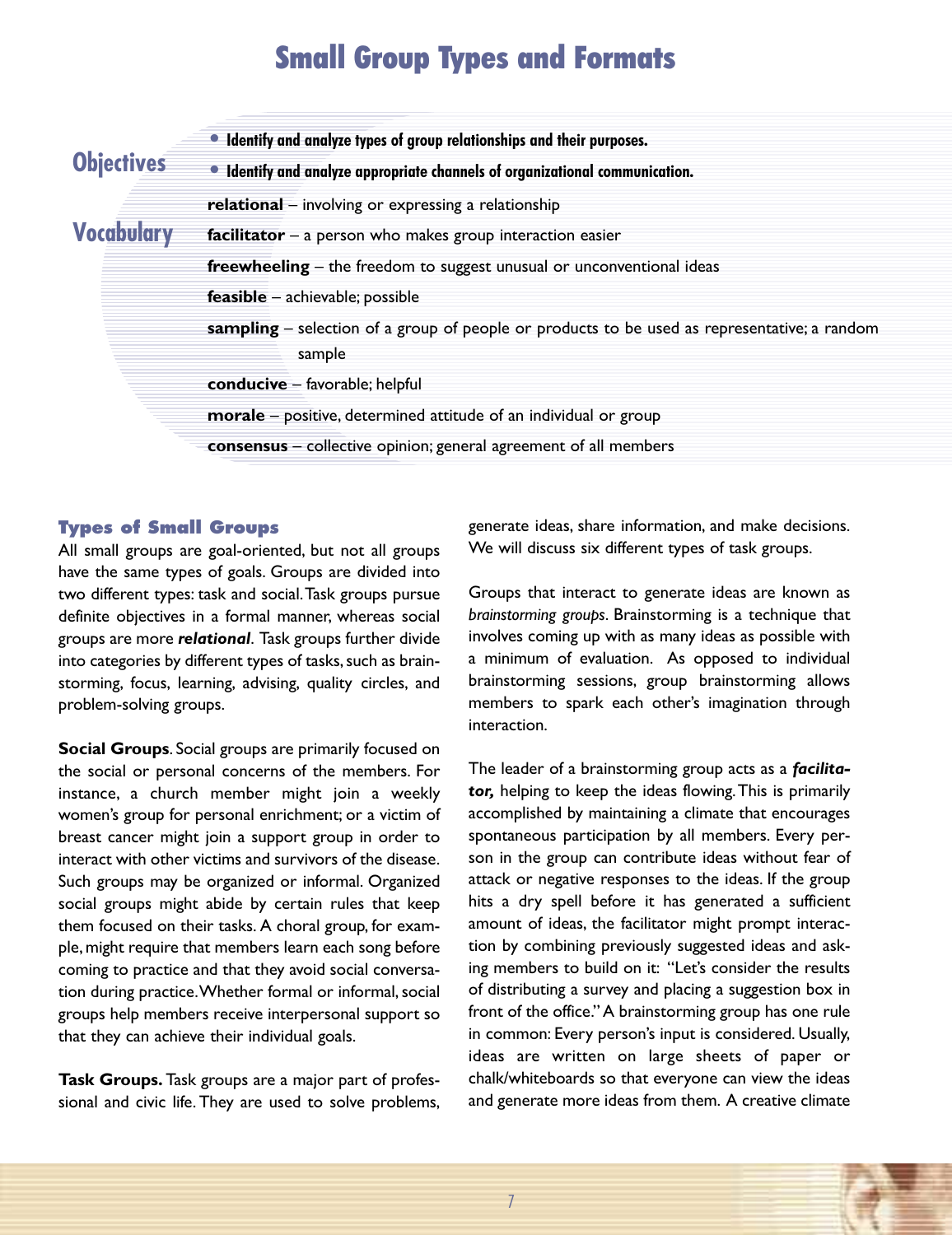### **"Task groups are a major part of professional and civic life. "**

is maintained in the initial phase of idea generation. In a brainstorming group, members are permitted to "freewheel." *Freewheeling* is the freedom to suggest unusual or unconventional ideas.

After a sufficient number of ideas has been generated, the group must then evaluate which ideas are *feasible* and which are not. Ideas that are not feasible are discarded. Ideas that seem workable are developed further or combined with other workable ideas. Constructive criticism is encouraged at this stage. At this point, group members may be assigned to different groups to accomplish tasks, or the ideas may be assigned to others who aren't members of the brainstorming group. Often, the work is divided among integrated work teams, which grow out of the brainstorming group or are formed at the request of the brainstorming group.

*Integrated work teams* consist of members representing various areas of expertise who meet in order to accomplish a common goal. For instance, a food com-



pany might assemble a group to develop a new product. Members might include persons from the marketing, advertising, production, and dietary departments. Persons from the marketing department might inform members from the dietary department about customer trends so that they can come up with a taste that will have widespread appeal. Members of the advertising department might coordinate their efforts with the production department to ensure that the product is packaged in an attractive manner. An integrated work team enables members to coordinate their efforts and draw from each other's resources.

*Focus groups* are used to gather information about people's opinions regarding a specific issue or product.They are made up of a small *sampling* of a larger audience. A focus group might be asked,"What do 20-to-30-yearolds think about the President's proposed tax cuts?" "What computer programs are most popular among small business owners?" or "What do senior citizens think about assisted-living facilities?"

In a focus group, the leader or facilitator encourages members to make comments that are relevant to the group's objectives. For example, if the purpose of a focus group is to determine the dining preferences of middle-aged people, the leader might encourage members to elaborate on their thoughts about different types of foods.

Focus groups are particularly essential to the success of advertising agencies and political candidates. Advertising agencies use the results of focus groups to determine customer trends. For example, if a focus group reports that teenagers prefer the color red to blue, an advertising agency might design a teen clothing ad using different shades of red. Political candidates might use focus groups to determine campaign strategies. If senior citizens are found to be primarily concerned about healthcare, and the candidate wants their votes, he or she might emphasize a stance on social security benefits in order to garner the group's votes.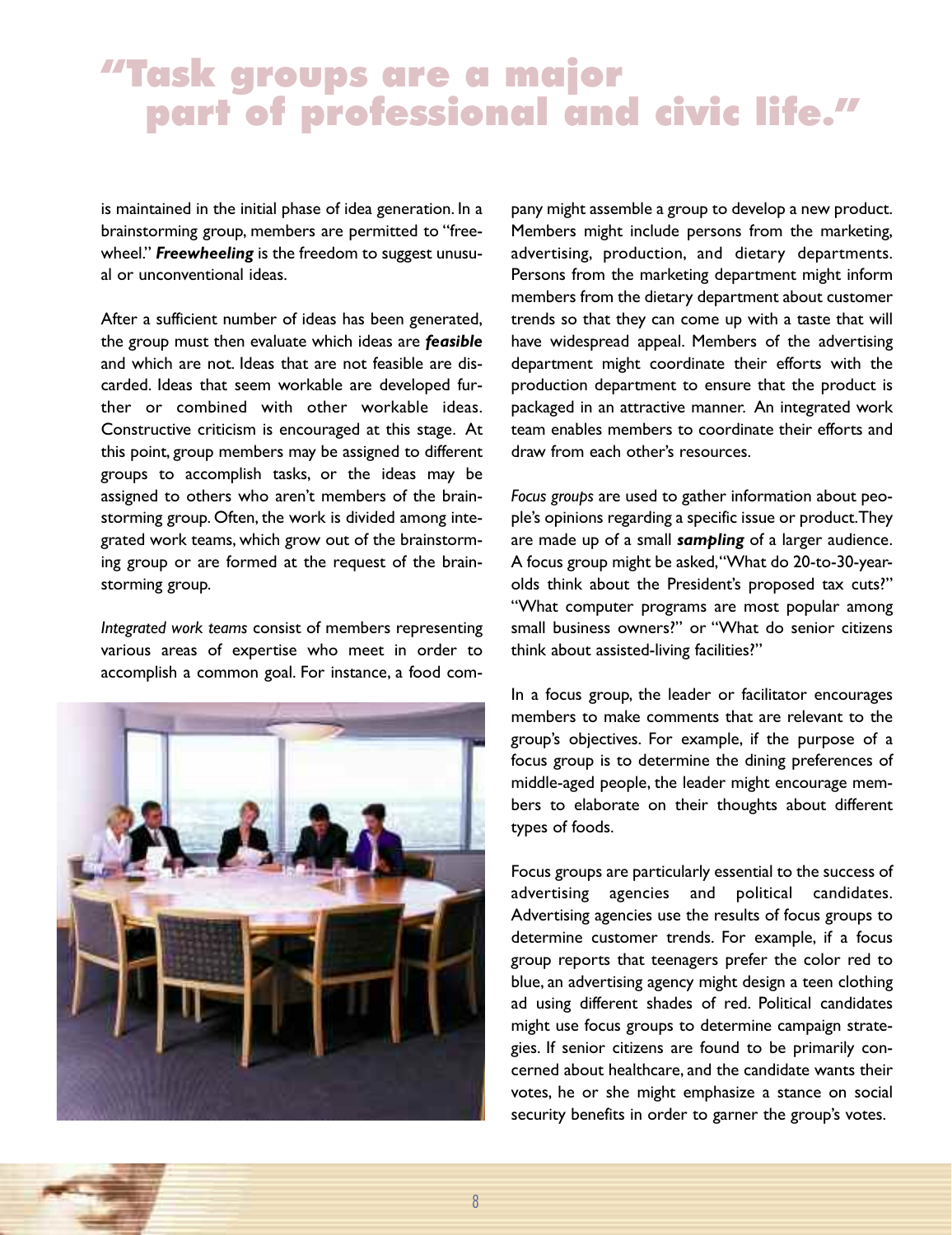*Learning or educational groups* focus on increasing the knowledge or skills of each member. Examples of learning groups include a rock-climbing class, a book study group, or a chapter meeting of the D.A.R.(Daughters of the American Revolution). Leaders of learning or educational groups guide the interaction between members by asking questions or suggesting topics that focus on the group's goals.

*Advisory groups* provide information and advice on policies or decisions. Leaders in business and civic life depend on advisory groups to solve problems, implement policies, and accomplish objectives.The advisory group members are experts in the field related to the goals or objectives being addressed. For example, a U.S. Senator might establish an advisory committee on special education programs in order to form a policy that would permit federal funding for persons needing assistance. He or she might appoint special education professors, social service caseworkers, medical doctors, and psychiatrists to the group. Once the group has briefed him on various programs and financial needs, the senator might develop a policy and submit it to the Senate.

Advisory groups may also consist of a group of peers. Experts in a given field might pool their experience and knowledge to help each other make decisions and form policies. Health professionals and business leaders frequently form peer advisory groups to improve their effectiveness.

*Problem-solving groups* exist to solve problems or make decisions. For instance, most colleges or universities have budget committees that make decisions on the financial concerns of the institutions. Problem-solving groups may also be formed for only a short term to deal with a particular problem or issue. For example, a non-profit organization might form a committee to make a decision on which candidate to hire for the position of director.

The effectiveness of a problem-solving group depends upon its members' knowledge regarding the particular problem and the their ability to interact in a smallgroup setting. Members who have a thorough knowledge of the issue or problem and are competent communicators will be able to help the group identify solutions and make informed decisions.

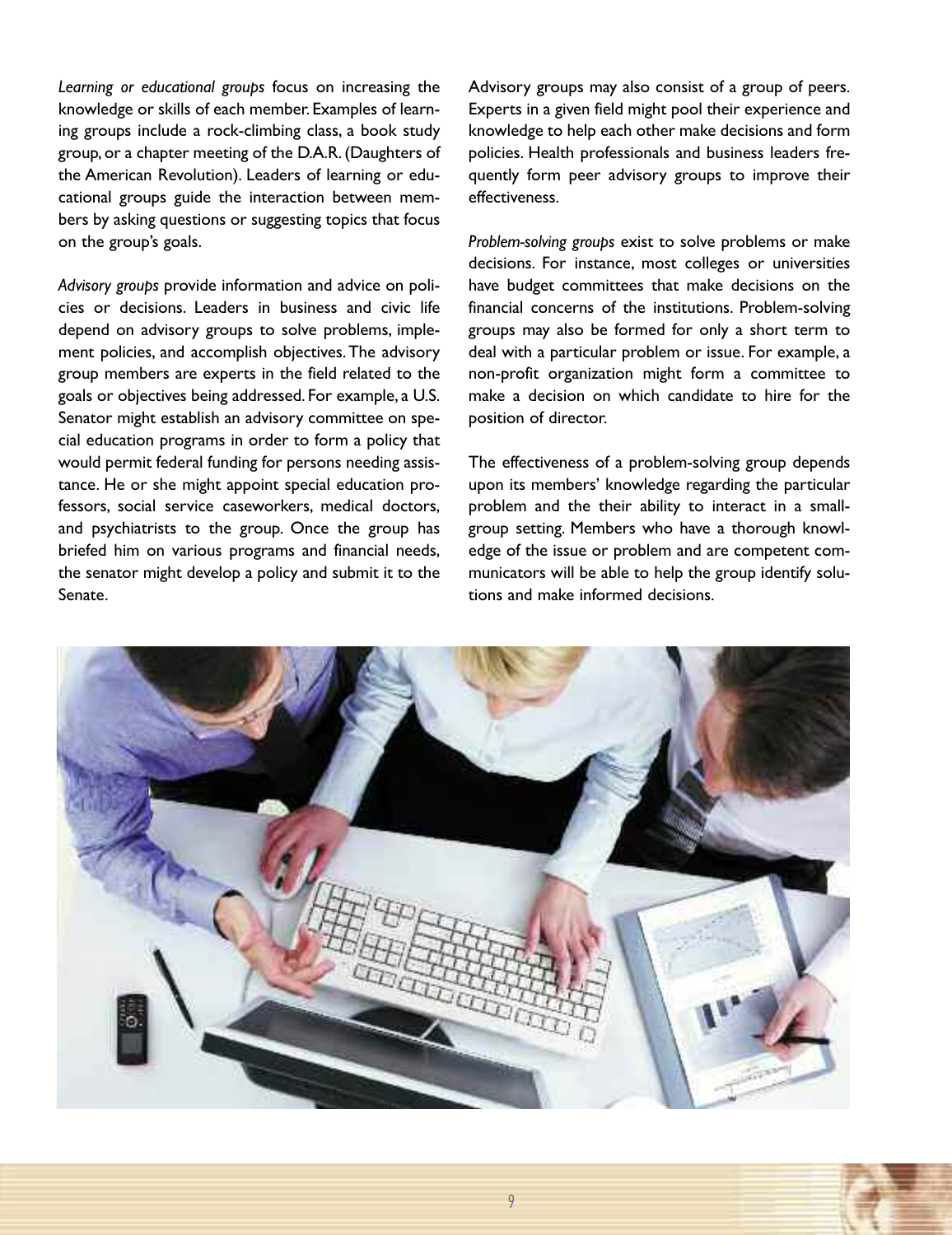





- · Panel Discussion
- · Parliamentary Procedure
- · Symposium
- $-$ Forum

Leaders or facilitators of problem-solving groups are responsible for creating and maintaining a climate that is *conducive* to the productive interaction of all the members. This is primarily accomplished by insisting that members adhere to procedural rules. For instance, if the procedural rules of a committee demand that no one speak unless granted the floor by the moderator, the leader must not allow members to speak out of turn or interrupt each other. Some groups adhere to Robert's Rules, mentioned earlier in the unit. Others apply less formal, personal rules, which are agreed upon by the group members.Whatever the method, it takes a leader proficient in communication skills to guide members who are willing to set aside personal issues and egos to promote an effective task group.

*Quality circles* are task groups, consisting of three to twelve members that make recommendations for improving the quality of an organization. Often, quality circles involving worker *morale* are made up of members from the suffering department. Members often feel they have a sense of power and influence over their circumstances by being allowed to participate in such a group. In Japan, quality circles have been effective toward improving productivity and bolstering worker morale.

The work of quality circles is accomplished in three phases:

- 1. First, the group meets to discuss problem areas. Each member, regardless of company status, is allowed to share his or her particular concerns. Open discussion permits members to notice concerns and frustrations that are common to all.
- 2. Second, the group identifies particular areas that need improvement and develops suggestions for solutions.
- 3. Third, the group makes its recommendations to those who have the power to implement changes.

With careful selection of group membership according to skills needed to achieve the goal, groups can be an effective means of making changes happen.

However, when members let their own selfish agendas get in the way of the group's objectives, groups can become bogged down. Teams, committees, or groups often get a reputation for ineffectiveness because of poor selection of group members. In reality, when team members are carefully chosen, groups have been able to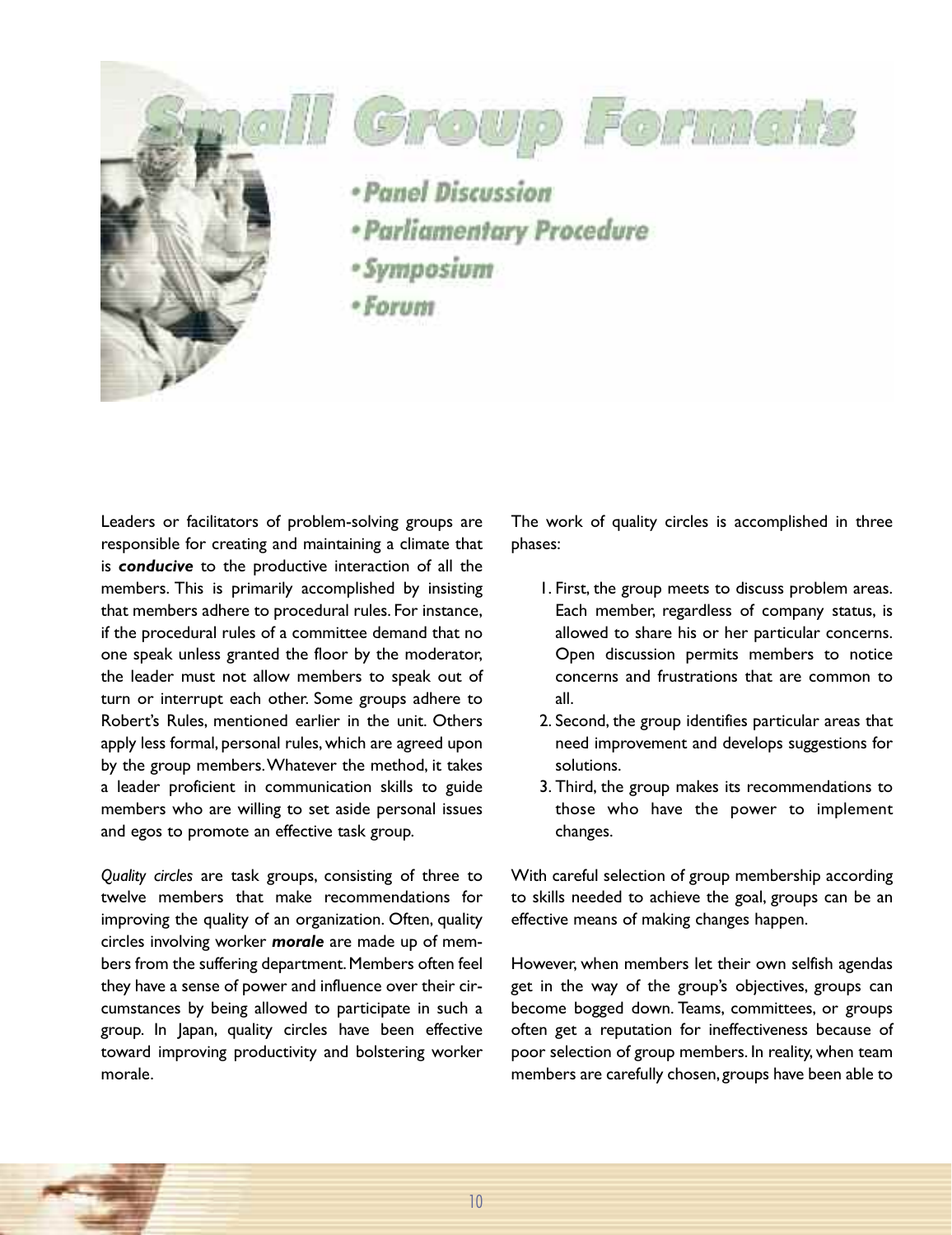move at enormous paces to accomplish goals. For example, in 1996, a team at Arizona State University was given the task of creating a technology that would allow students to register for classes without coming to campus. They were given only six months to brainstorm, plan, develop, and implement the "technology." Members were chosen by what skills they brought to the group and their willingness to work within a group setting. Six months later, the first students registered electronically through online and telephone registration.The same type of system is used today throughout the nation.

#### **Small Group Formats**

Small groups interact in a variety of formats. Some are more relaxed, while others follow a more structured set of rules. Some small groups even interact before an audience.We will discuss four of the most commonly used formats:

- **•** panel discussion
- **•** parliamentary procedure
- **•** symposium
- **•** forum

J)

**Panel Discussion. A** panel discussion involves a moderator (leader) who regulates the informal interaction of the members by soliciting comments from some members while controlling the amount of time given to those members who are overly talkative.The moderator also seeks *consensus* when it is time to make a decision. Usually, members are selected because they are experts on the particular issue that is being discussed. In some cases, panels may conduct business in front of an audience. Many government agencies are required to conduct meetings in public. Most states have "Open Meeting" laws that require that all major decisions be made in a forum that allows public access.

**Parliamentary Procedure.** Parliamentary procedure is another common small group format. It is a very formal means of interaction that facilitates the decisionmaking process by eliminating the possibility of frivolous discussion. A moderator who grants the floor to members upon request regulates the discussion. As mentioned earlier, the standard manual for parliamentary procedure is *Robert's Rules of Order*, originally written in the 19<sup>th</sup> century, but updated approximately every ten years since the first publishing.

**Symposium**. In a symposium, each member delivers a formal address or speech on the topic of discussion. A leader introduces the members and then comments on each of the members' presentations.After all the members have had an opportunity to speak, the leader moderates an open discussion among the members. As compared to a panel discussion, a symposium has very little interaction between members.

**Forum**. In civic life, a forum usually follows a symposium. Here, members of the audience are allowed to respond to the speakers.The leader regulates the question-and-answer session.

#### **Answer each of the following questions in one to three sentences.**

1.6 What is the primary purpose of social groups?

1.7 What is the purpose of task groups?

\_\_\_\_\_\_\_\_\_\_\_\_\_\_\_\_\_\_\_\_\_\_\_\_\_\_\_\_\_\_\_\_\_\_\_\_\_\_\_\_\_\_\_\_\_\_\_\_\_\_\_\_\_\_\_\_\_\_\_\_\_\_\_\_\_\_\_\_\_\_\_\_\_\_ \_\_\_\_\_\_\_\_\_\_\_\_\_\_\_\_\_\_\_\_\_\_\_\_\_\_\_\_\_\_\_\_\_\_\_\_\_\_\_\_\_\_\_\_\_\_\_\_\_\_\_\_\_\_\_\_\_\_\_\_\_\_\_\_\_\_\_\_\_\_\_\_\_\_

\_\_\_\_\_\_\_\_\_\_\_\_\_\_\_\_\_\_\_\_\_\_\_\_\_\_\_\_\_\_\_\_\_\_\_\_\_\_\_\_\_\_\_\_\_\_\_\_\_\_\_\_\_\_\_\_\_\_\_\_\_\_\_\_\_\_\_\_\_\_\_\_\_\_ \_\_\_\_\_\_\_\_\_\_\_\_\_\_\_\_\_\_\_\_\_\_\_\_\_\_\_\_\_\_\_\_\_\_\_\_\_\_\_\_\_\_\_\_\_\_\_\_\_\_\_\_\_\_\_\_\_\_\_\_\_\_\_\_\_\_\_\_\_\_\_\_\_\_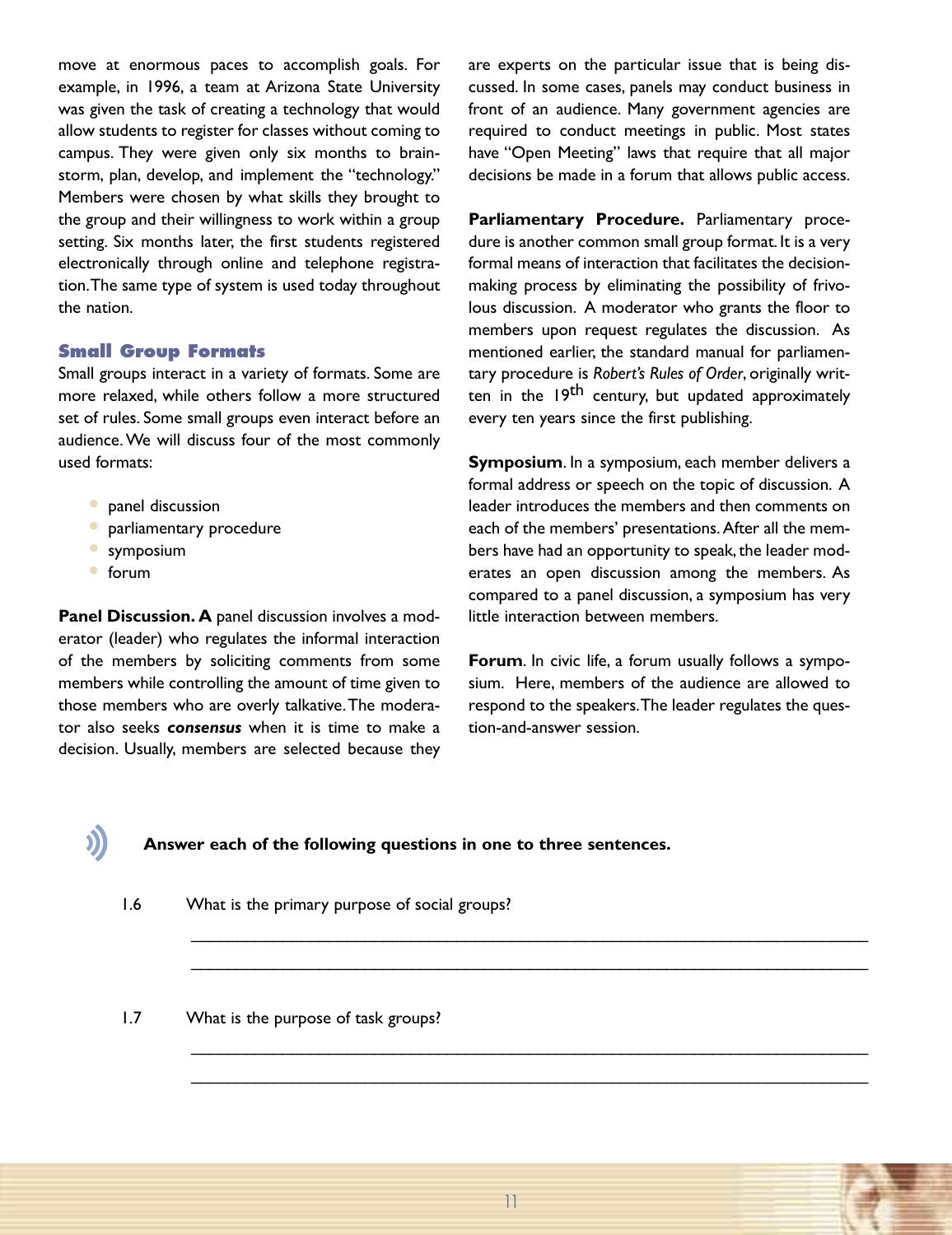$1.8$ Explain brainstorming.

 $1.9$ What is freewheeling?

- $1.10$ What is the primary characteristic of an integrated work team?
- $1.11$ What is the purpose of a learning group?
- $1.12$ The effectiveness of a problem-solving group is dependent upon what?
- $1.13$ How do quality circles improve worker morale?
- $1.14$ In which small group format do members deliver a formal address?
- $1.15$ Which small group format is more conducive to informal discussion?



Initial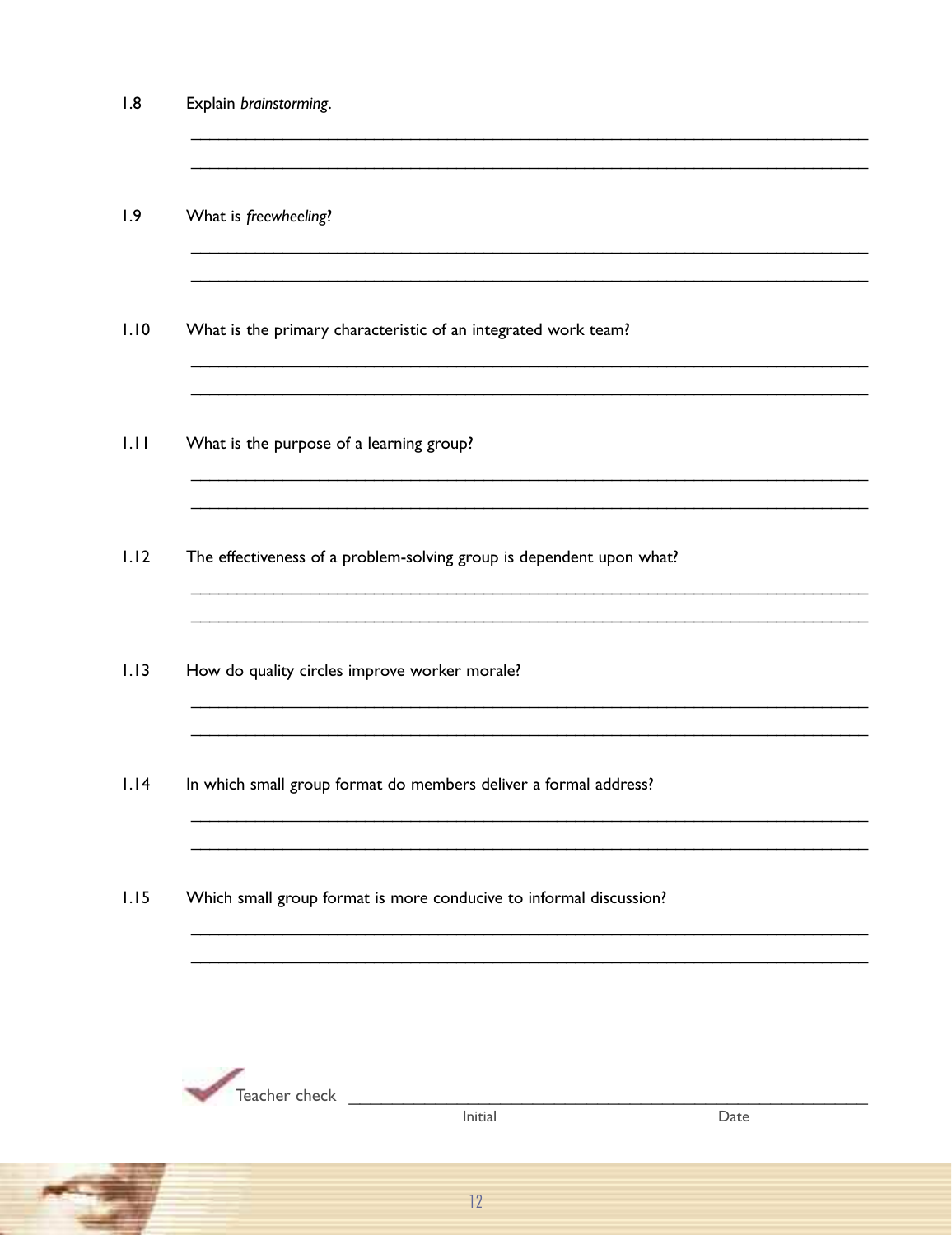### **Skill-Building Activity: Brainstorming**

#### **1.16 Part 1**

**In this activity, you will discover the benefits of brainstorming. Ask two or more people to work with you to generate ideas for** *one* **of the problems listed below.They can be classmates, friends, or family members. (Participants should at least be your age or older.) Remember that the rules for brainstorming demand that members do not criticize each other's ideas. Encourage one another to offer as many ideas or solutions as possible. Build or expand on one another's ideas when possible.Write your ideas on a separate sheet of paper. If you can,** also write the ideas on a board or a large piece of paper to help the other participants. It is **helpful to ask a fourth person,whose only task is to write down all ideas, to be the"recorder." Spend five minutes just on the brainstorming session before looking at solutions.**

a. How could your community improve its road/transportation system?

Solutions:

b. Choose a local charity, church group, or school activity that needs funding. How could the group generate funds?

Solutions:

c. What are some ways to make learning in your school or learning group more exciting for students?

Solutions:

#### **Part 2**

**Respond to the following questions about your brainstorming session by writing your answers on a separate sheet of paper.**

- a. Which subject from above did you select?
- b. What solution do you think is the most workable/effective?
- c. Identify what types of group(s) might be needed to accomplish the goal.
- d. What skills would be needed in the group membership?
- e. How do you think the group(s) should proceed?

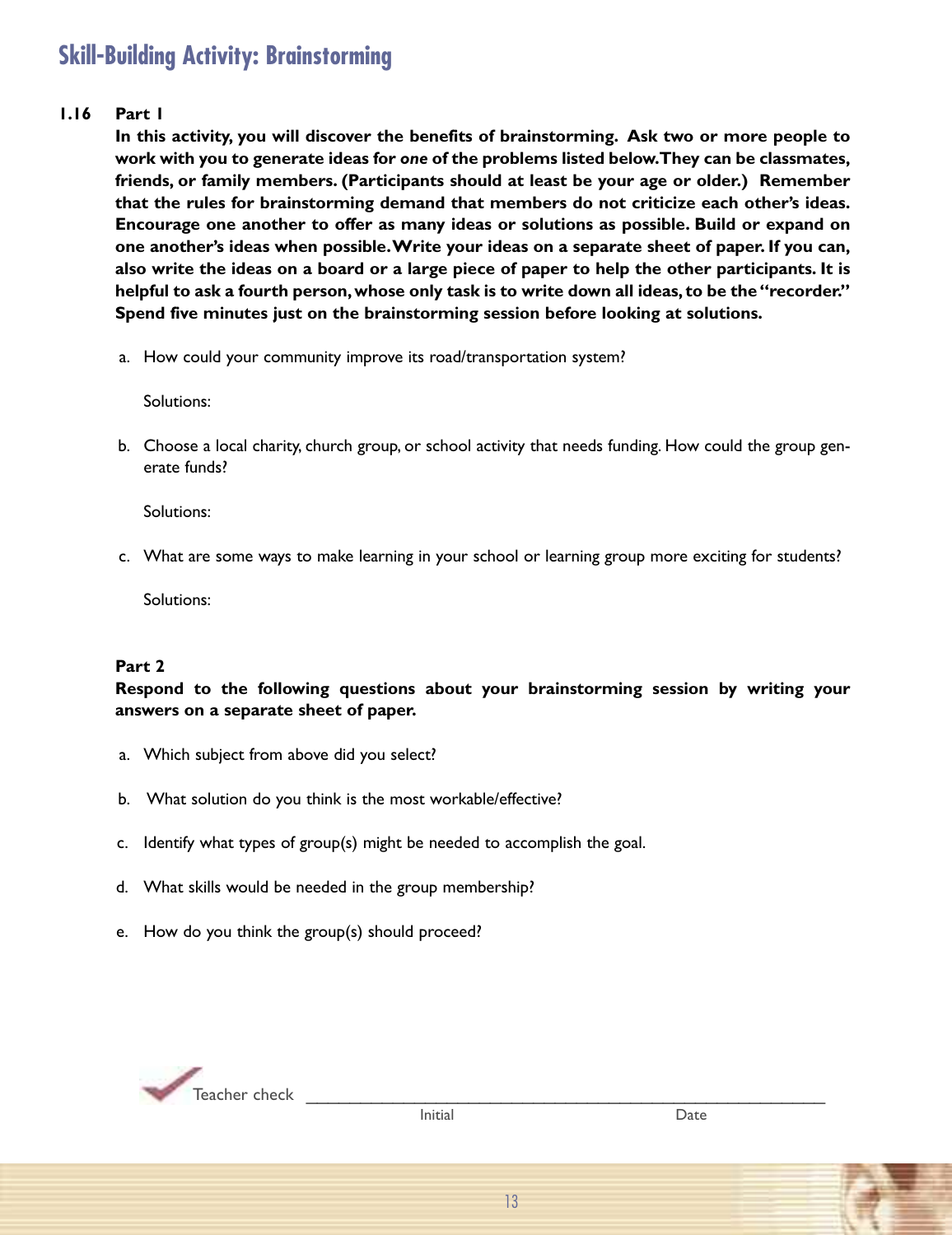### **Organizations**

#### **Objectives**

**• Identify and analyze types of group relationships and their purposes.**

**• Identify and analyze appropriate channels of organizational communication.**

An organization is a group of people working toward a set of collective goals. Organizations tend to be larger than small groups, consisting of thirteen or more members. In an organization, members are organized into hierarchies that are interdependent. A board of directors is an example of a group within an organization. It usually consists of high-ranking members of an organization with individual assignments. Individual members of the board of directors might not interact with individual members of a project team, but the two groups rely on each other's efforts and diverse skills to achieve a collective goal.

Similar to small groups, organizations can have a social or task orientation. Organizations such as the Rotary Club and college fraternities are social organizations. Both organizations bring people together for the purpose of social interaction. Groups like the Better Business Bureau and the Alliance of Minority Business Owners channel the combined energies of their members to effect changes in the business community, therefore making them task-oriented groups.

In order to communicate effectively in an organization, it is important to understand how to properly use communication channels. Communication channels are media through which messages pass from sender to receiver. Within an organization, certain means of communication such as telephones, letters, and E-mail are communication channels.Types of interaction such as group meetings or seminars are also considered channels.

Organizational channels are classified as either formal or informal. Formal communication channels respect the hierarchy of the organization. For example, it would not be proper for an entry-level employee to contact the president of the company via telephone in order to suggest a new marketing plan. Whatever suggestions the employee might have would be communicated first to a supervisor.Then, if the supervisor thought it valuable, he or she might pass it on to a manager and so on. Failure to move through the proper channels might prevent a good idea from being carefully considered.

One scholar has observed that formal methods of communication should be used with formal communication channels. For instance, if a manager wants to communicate a policy change to subordinates, written documentation such as a memo or a letter should be used. Using E-mail, the telephone, or even face-to-face conversation might not be appropriate to communicate an official statement. The choice of method primarily depends upon the standards set by those who lead the organization. If in doubt, use the formal, standard approach discussed here.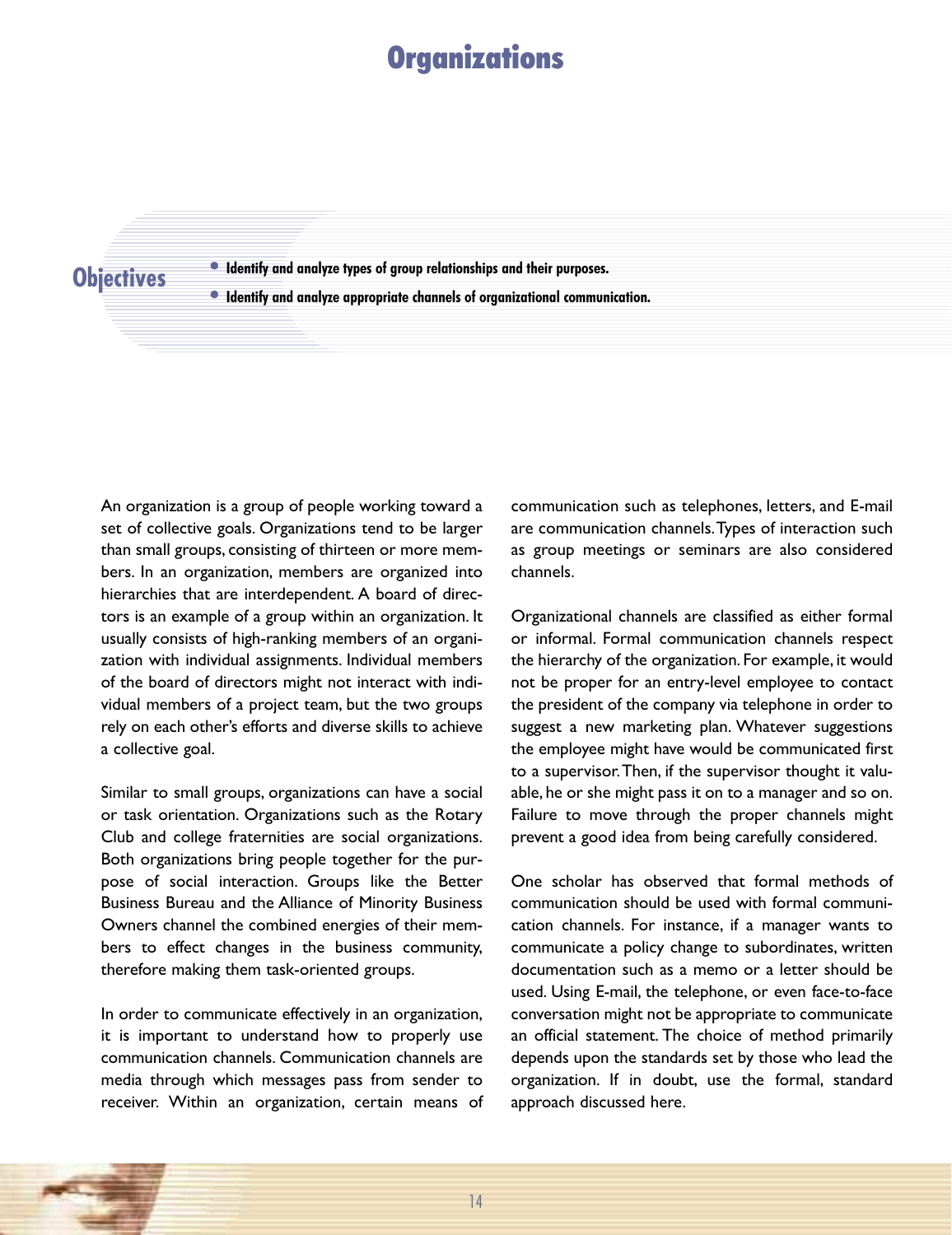

Informal communication channels refer to unofficial or unauthorized communication. Using the telephone to inform someone of equal rank of an upcoming meeting or using E-mail to warn employees about a "virus" are other examples of informal communication channels.

Because organizational hierarchies differ, what is considered appropriate in one organization might not be considered appropriate in another. Company A might expect entry-level employees to register complaints with a manager by filling out a special form, whereas Company B might expect complaints to be registered face-to-face with the personnel director.

To know which channels are appropriate in an organization, we must know the organization's culture.

Organizational culture consists of norms that guide appropriate behavior. Norms may or may not be officially stated. Official norms might be stated in an organization's rule of conduct or policy manual. For example, an organization might prohibit the friendly interaction of superiors and subordinates, as is the case with the United States military. Officers are not allowed to fraternize with enlisted soldiers. Unstated norms might govern such behavior as dress, speech, and the development of on-the-job relationships. When starting a new job with an organization, it is good practice to ask if a policy manual or conduct guide exists. Unstated norms can be obtained through talking with a supervisor and through observation. It is a good practice to follow the lead of your supervisor.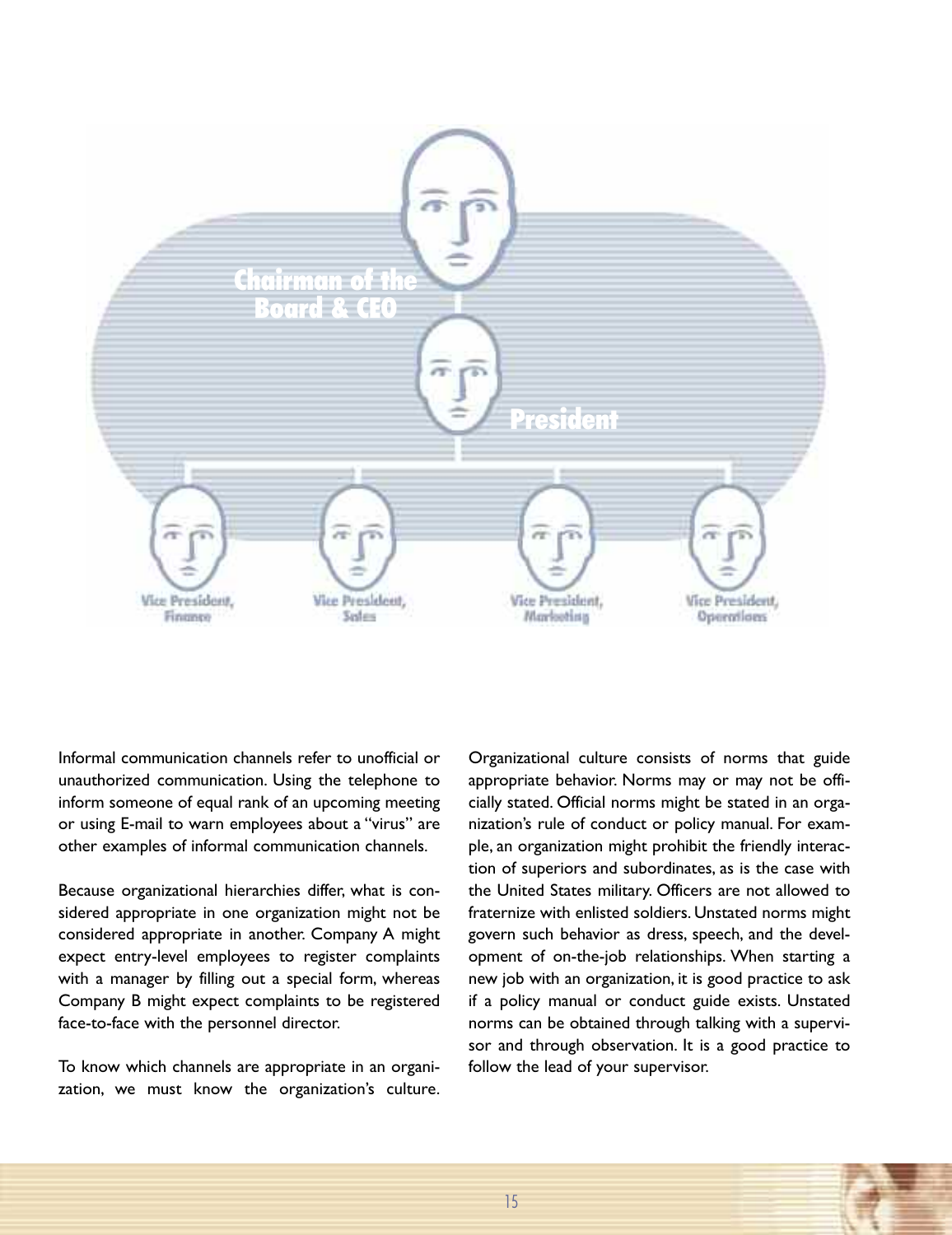#### Answer each of the following questions in one to three sentences.

 $1.17$ What is an organization?

J)

- $1.18$ What must you know in order to effectively communicate in an organization?
- $1.19$ List two examples of formal communication channels.
- $1.20$ List two examples of informal communication channels.
- $1.21$ What is organizational culture?



Initial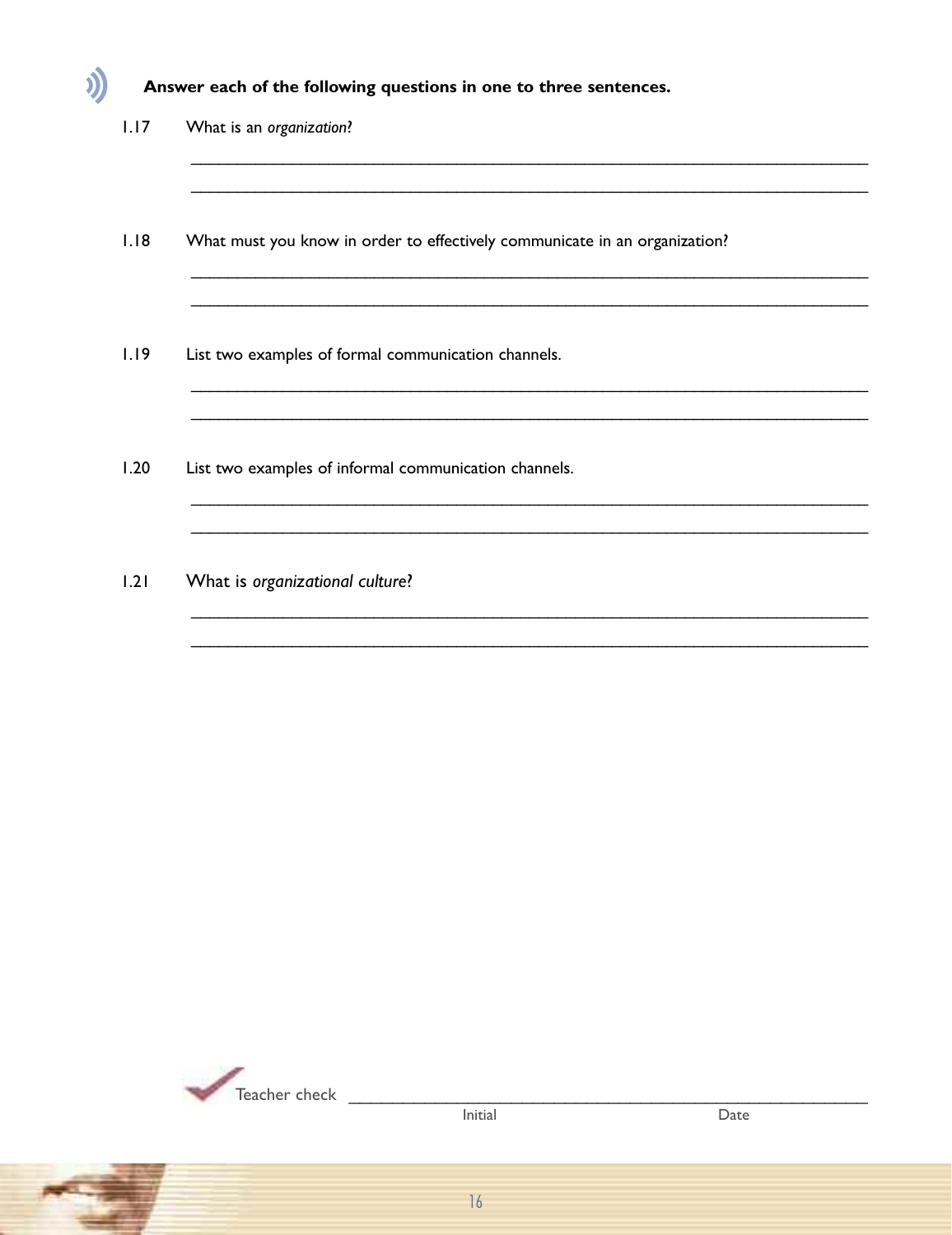### **Review for Self Test**

Read the section review that follows and look over the objectives and problems in this section to prepare for Self Test 1. If you did not complete the problems successfully or are not sure about the information that relates to each objective, review the material again.

When you are ready, take Self Test 1.The Self Test will check your understanding of this section. Any items you miss on this test will show you what areas you need to restudy.

#### **The Small Group**

In this lesson, you looked at what it means to be a part of a group. You learned that groups are collections of individuals who work together over time toward a common goal. Having completed this lesson, you should be better prepared to:

**• Identify and analyze types of group relationships and their purposes.**

#### **Small Group Types and Formats**

This lesson presented two different types of groups: social groups and task groups. You learned about the six different types of task groups and how each can contribute to professional life.You also studied some of the formats in which small groups interact. Having completed this lesson, you should be better prepared to:

In this lesson, you looked at organizations and how they communicate. You saw how groups are structured and learned about what makes a group successful. Having completed this lesson, you

- **• Identify and analyze types of group relationships and their purposes.**
- **• Identify and analyze appropriate channels of organizational communication.**

#### **Organizations**

**• Identify and analyze types of group relationships and their purposes.**

should be better prepared to:

**• Identify and analyze appropriate channels of organizational communication.**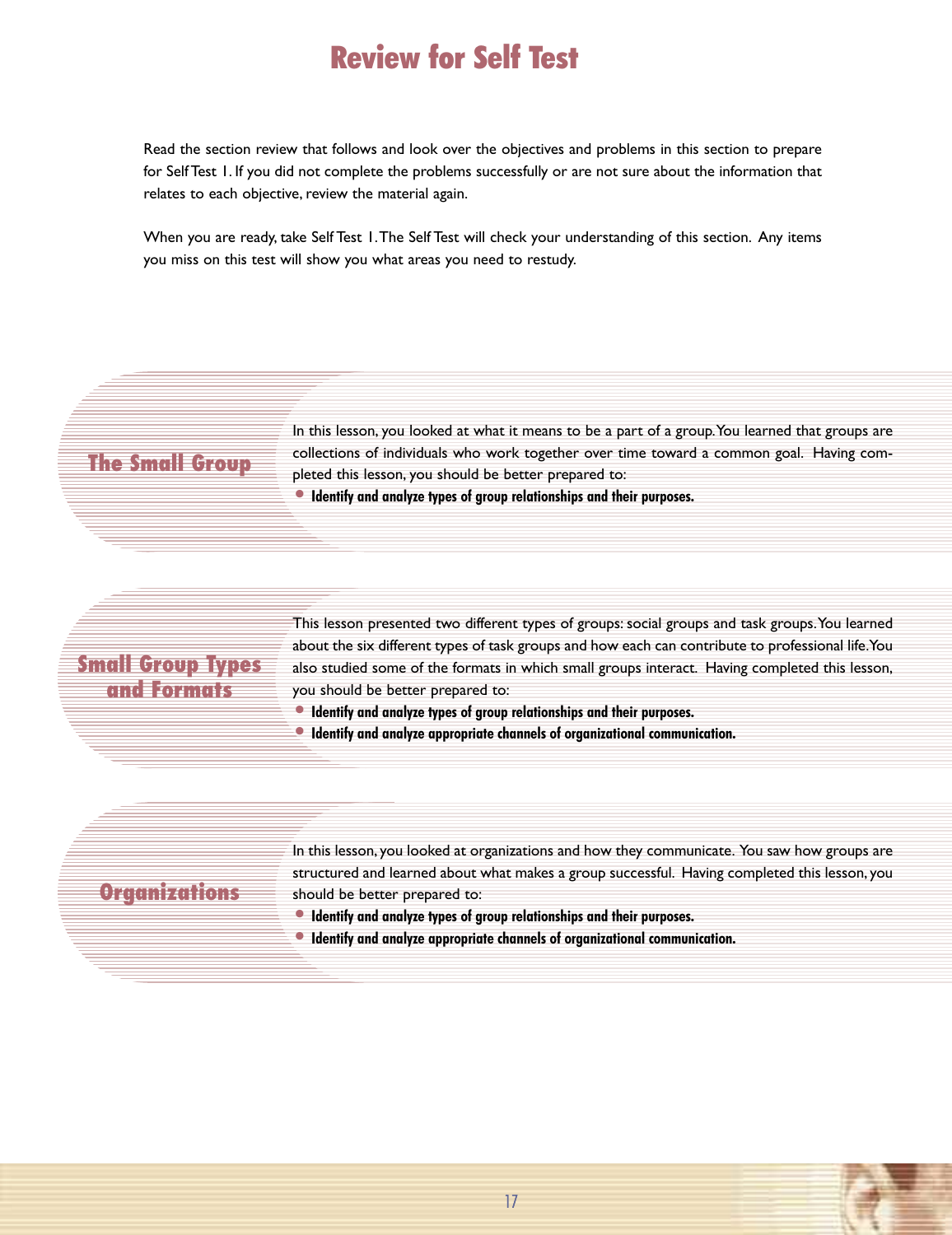### **Self Test 1**

**Fill in the blanks with the correct words from the word list below** *(3 points for each blank).*

|      | advisory groups<br>brainstorming                                                               | identity<br>informal                                                              | intimacy<br>norms                                                                                                                                                                                                             | social groups<br>task groups                                                                      |  |  |
|------|------------------------------------------------------------------------------------------------|-----------------------------------------------------------------------------------|-------------------------------------------------------------------------------------------------------------------------------------------------------------------------------------------------------------------------------|---------------------------------------------------------------------------------------------------|--|--|
|      | focus groups                                                                                   | interaction                                                                       | orderly and the control of the control of the control of the control of the control of the control of the control of the control of the control of the control of the control of the control of the control of the control of | three                                                                                             |  |  |
|      | goal                                                                                           | interdependently                                                                  | problem-solving groups                                                                                                                                                                                                        |                                                                                                   |  |  |
|      |                                                                                                |                                                                                   |                                                                                                                                                                                                                               |                                                                                                   |  |  |
| 1.01 |                                                                                                |                                                                                   |                                                                                                                                                                                                                               |                                                                                                   |  |  |
|      |                                                                                                |                                                                                   |                                                                                                                                                                                                                               |                                                                                                   |  |  |
| 1.02 | When more than twelve people interact in a group, _______________________________ is decreased |                                                                                   |                                                                                                                                                                                                                               |                                                                                                   |  |  |
|      |                                                                                                | and __________________________________ becomes more time-consuming.               |                                                                                                                                                                                                                               |                                                                                                   |  |  |
| 1.03 |                                                                                                | All small groups interact according to a set of ________________________________. |                                                                                                                                                                                                                               |                                                                                                   |  |  |
| 1.04 | a significant length of time.                                                                  |                                                                                   |                                                                                                                                                                                                                               |                                                                                                   |  |  |
| 1.05 |                                                                                                |                                                                                   |                                                                                                                                                                                                                               | Members of a group interact for the purpose of achieving a specific ____________________________. |  |  |
| 1.06 |                                                                                                |                                                                                   |                                                                                                                                                                                                                               | The primary purpose of _____________________________ is to help members with personal concerns.   |  |  |
| 1.07 |                                                                                                |                                                                                   |                                                                                                                                                                                                                               | may be used to make decisions, share information, and generate ideas.                             |  |  |
| 1.08 | that are unconventional.                                                                       |                                                                                   |                                                                                                                                                                                                                               | When using the subsequences are the technique, members should avoid criticism of ideas            |  |  |
| 1.09 | issue or product.                                                                              |                                                                                   |                                                                                                                                                                                                                               | gather information about people's opinions regarding a specific                                   |  |  |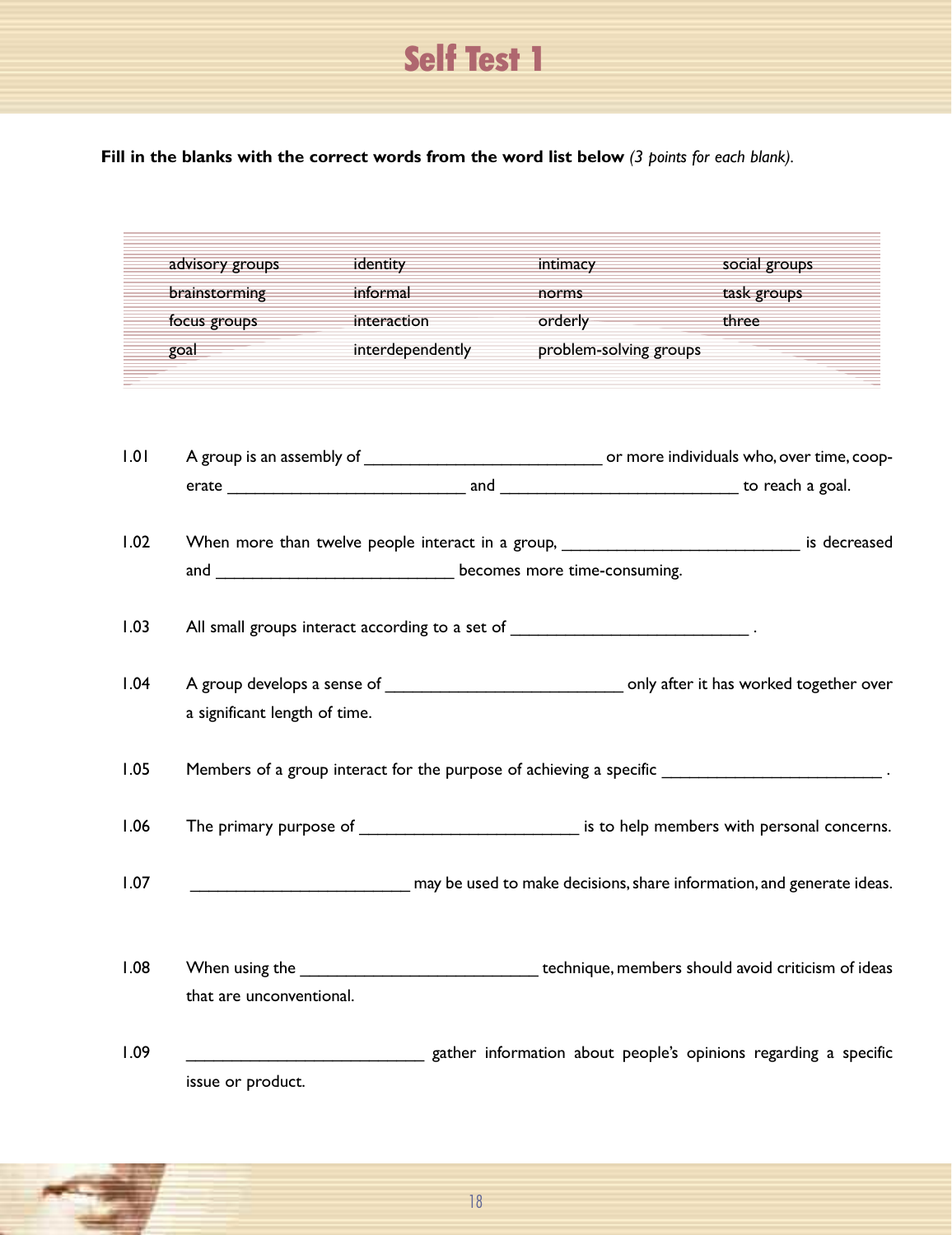1.010 **was constructed to the same of the same of the same of the same of the same of the same of the same of the same of the same of the same of the same of the same of the same of the same of the same of the same of the** cies or decisions.

- 1.011 Leaders of \_\_\_\_\_\_\_\_\_\_\_\_\_\_\_\_\_\_\_\_\_\_\_\_\_\_\_\_\_\_\_\_ are responsible for creating and maintaining a climate that is conducive to the productive interaction of all members.
- 1.012 In an organization with a(n) \_\_\_\_\_\_\_\_\_\_\_\_\_\_\_\_\_\_\_\_\_\_\_\_\_\_ atmosphere, it would be appropriate for an entry-level employee to contact his manager using E-mail.

#### **Match each statement to the corresponding letter of the correct word or phrase below** *(3 points each).*

| 1.013 | primarily focused on the personal concerns of<br>the members                        | a. | advisory groups                |
|-------|-------------------------------------------------------------------------------------|----|--------------------------------|
| 1.014 | a major part of professional and civic life                                         | b. | focus groups                   |
| 1.015 | members from various areas of expertise who<br>meet to accomplish a common goal     | c. | integrated work teams          |
| 1.016 | gather information about opinions on a specific<br>issue or product                 | d. | learning or educational groups |
| 1.017 | focus on increasing the knowledge or skill of<br>each member                        | e. | problem-solving groups         |
| 1.018 | provide information and advice on policies or                                       | f. | quality circles                |
|       | decisions                                                                           | g. | social groups                  |
| 1.019 | task groups that provide recommendations for<br>improving an organization's quality | h. | task groups                    |

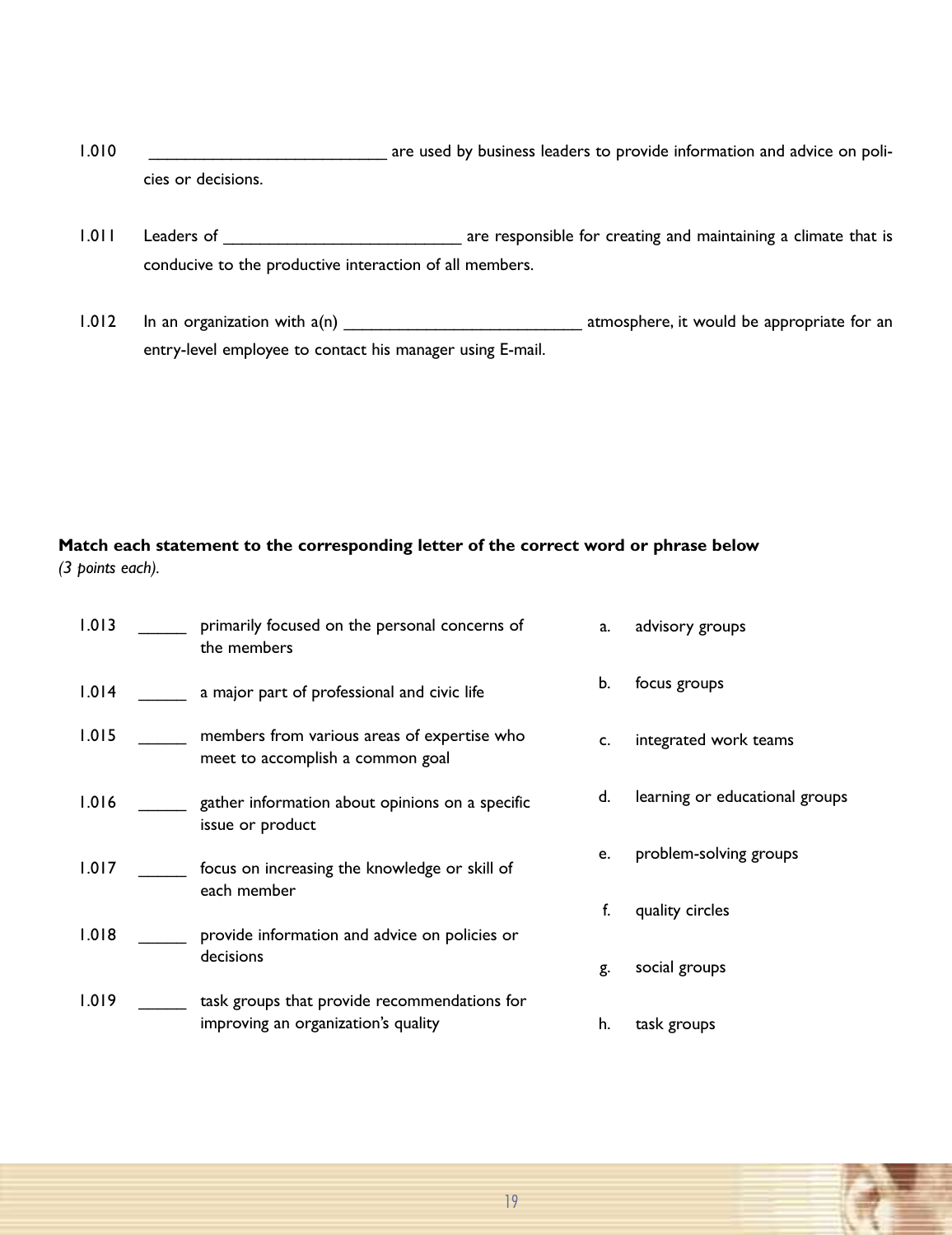#### **Circle the letter of the correct answer** *(3 points each).*

- 1.020 College fraternities and groups such as the Better Business Bureau® are examples of which kind of groups?
	- a. learning groups
	- b. small groups
	- c. organizations
	- d. focus groups
- 1.021 What is a medium or vehicle through which a message is transmitted from sender to receiver?
	- a. freewheeling
	- b. symposium
	- c. norm
	- d. channel
- 1.022 What method of communication should you use with formal communication channels?
	- a. telephone call
	- b. memo or letter
	- c. face-to-face
	- d. E-mail
- 1.023 To know whether or not a certain channel is appropriate to use in an organization, you must be familiar with what?
	- a. the organization's informal channels
	- b. the organization's formal channels
	- c. *Robert's Rule of Order*
	- d. the organization's culture
- 1.024 During a panel discussion, who is responsible for the regulation of informal interaction among members?
	- a. supervisor
	- b. various members
	- c. moderator
	- d. audience